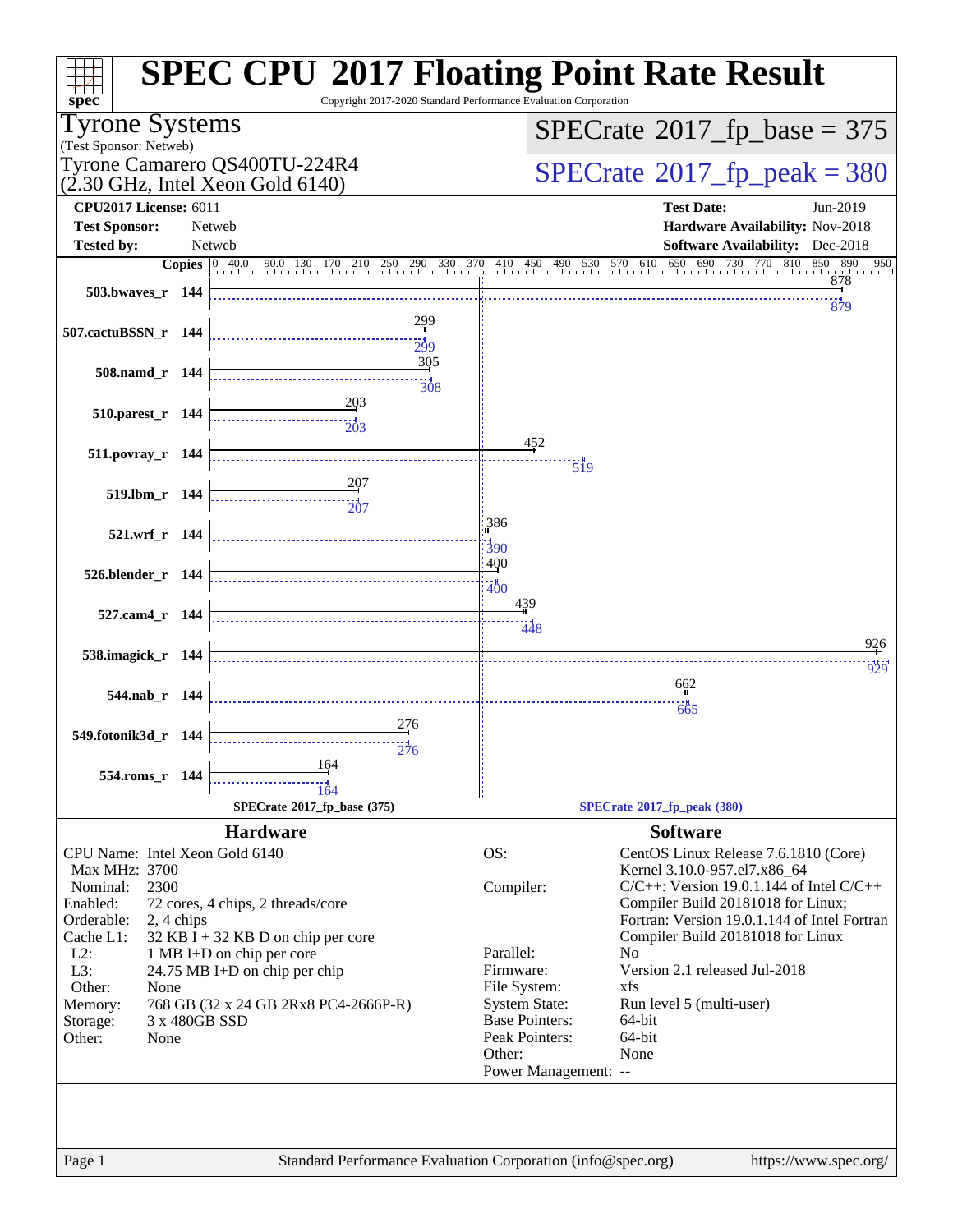# **[spec](http://www.spec.org/)**

# **[SPEC CPU](http://www.spec.org/auto/cpu2017/Docs/result-fields.html#SPECCPU2017FloatingPointRateResult)[2017 Floating Point Rate Result](http://www.spec.org/auto/cpu2017/Docs/result-fields.html#SPECCPU2017FloatingPointRateResult)**

Copyright 2017-2020 Standard Performance Evaluation Corporation

### Tyrone Systems

(Test Sponsor: Netweb)

 $(2.30 \text{ GHz}, \text{Intel Xeon}$  Gold 6140)

# $SPECTate$ <sup>®</sup>[2017\\_fp\\_base =](http://www.spec.org/auto/cpu2017/Docs/result-fields.html#SPECrate2017fpbase) 375

Tyrone Camarero QS400TU-224R4  $\vert$  [SPECrate](http://www.spec.org/auto/cpu2017/Docs/result-fields.html#SPECrate2017fppeak)®[2017\\_fp\\_peak = 3](http://www.spec.org/auto/cpu2017/Docs/result-fields.html#SPECrate2017fppeak)80

**[CPU2017 License:](http://www.spec.org/auto/cpu2017/Docs/result-fields.html#CPU2017License)** 6011 **[Test Date:](http://www.spec.org/auto/cpu2017/Docs/result-fields.html#TestDate)** Jun-2019 **[Test Sponsor:](http://www.spec.org/auto/cpu2017/Docs/result-fields.html#TestSponsor)** Netweb **[Hardware Availability:](http://www.spec.org/auto/cpu2017/Docs/result-fields.html#HardwareAvailability)** Nov-2018 **[Tested by:](http://www.spec.org/auto/cpu2017/Docs/result-fields.html#Testedby)** Netweb **[Software Availability:](http://www.spec.org/auto/cpu2017/Docs/result-fields.html#SoftwareAvailability)** Dec-2018

### **[Results Table](http://www.spec.org/auto/cpu2017/Docs/result-fields.html#ResultsTable)**

|                                               | <b>Base</b>   |                |              |                |       | <b>Peak</b>    |       |               |                |              |                |              |                |              |
|-----------------------------------------------|---------------|----------------|--------------|----------------|-------|----------------|-------|---------------|----------------|--------------|----------------|--------------|----------------|--------------|
| <b>Benchmark</b>                              | <b>Copies</b> | <b>Seconds</b> | <b>Ratio</b> | <b>Seconds</b> | Ratio | <b>Seconds</b> | Ratio | <b>Copies</b> | <b>Seconds</b> | <b>Ratio</b> | <b>Seconds</b> | <b>Ratio</b> | <b>Seconds</b> | <b>Ratio</b> |
| 503.bwayes r                                  | 144           | 1644           | 878          | 1644           | 878   | 1642           | 880   | 144           | 1643           | 879          | 1646           | 877          | 1644           | 879          |
| 507.cactuBSSN r                               | 144           | 609            | 299          | 610            | 299   | 610            | 299   | 144           | 610            | 299          | 611            | 298          | 607            | 300          |
| $508$ .namd $r$                               | 144           | 446            | 307          | 449            | 305   | 449            | 305   | 144           | 445            | 308          | 446            | 307          | 444            | 308          |
| 510.parest_r                                  | 144           | 1855           | 203          | 1857           | 203   | 1852           | 203   | 144           | 1856           | 203          | 1859           | 203          | 1854           | 203          |
| 511.povray_r                                  | 144           | 742            | 453          | 744            | 452   | 748            | 450   | 144           | 645            | 521          | 648            | 519          | 648            | 519          |
| $519.1$ bm r                                  | 144           | 734            | 207          | 734            | 207   | 734            | 207   | 144           | 734            | 207          | 734            | 207          | 734            | 207          |
| $521$ .wrf r                                  | 144           | 836            | 386          | 841            | 383   | 833            | 387   | 144           | 828            | 390          | 828            | 390          | 825            | 391          |
| 526.blender r                                 | 144           | 549            | 400          | 549            | 400   | 547            | 401   | 144           | 548            | 400          | 548            | 400          | 551            | 398          |
| $527.cam4_r$                                  | 144           | 572            | 440          | 577            | 437   | 573            | 439   | 144           | 562            | 448          | 563            | 448          | 562            | 449          |
| 538.imagick_r                                 | 144           | 387            | 926          | 387            | 926   | 383            | 934   | 144           | 386            | 929          | 379            | 944          | 387            | 925          |
| $544$ .nab r                                  | 144           | 367            | 661          | 366            | 662   | 365            | 664   | 144           | 366            | 663          | 364            | 666          | 364            | 665          |
| 549.fotonik3d r                               | 144           | 2029           | 277          | 2031           | 276   | 2032           | 276   | 144           | 2033           | 276          | 2033           | 276          | 2032           | 276          |
| 554.roms r                                    | 144           | 1390           | 165          | 1393           | 164   | 1394           | 164   | 144           | 1396           | 164          | 1393           | 164          | 1393           | <b>164</b>   |
| $SPECrate$ <sup>®</sup> 2017_fp_base =<br>375 |               |                |              |                |       |                |       |               |                |              |                |              |                |              |

**[SPECrate](http://www.spec.org/auto/cpu2017/Docs/result-fields.html#SPECrate2017fppeak)[2017\\_fp\\_peak =](http://www.spec.org/auto/cpu2017/Docs/result-fields.html#SPECrate2017fppeak) 380**

Results appear in the [order in which they were run](http://www.spec.org/auto/cpu2017/Docs/result-fields.html#RunOrder). Bold underlined text [indicates a median measurement](http://www.spec.org/auto/cpu2017/Docs/result-fields.html#Median).

### **[Compiler Notes](http://www.spec.org/auto/cpu2017/Docs/result-fields.html#CompilerNotes)**

SPEC has learned that this result, which used an evaluation compiler, was submitted contrary to the compiler license terms.

Intel has granted a one-time waiver for this result.

### **[Submit Notes](http://www.spec.org/auto/cpu2017/Docs/result-fields.html#SubmitNotes)**

 The numactl mechanism was used to bind copies to processors. The config file option 'submit' was used to generate numactl commands to bind each copy to a specific processor. For details, please see the config file.

### **[Operating System Notes](http://www.spec.org/auto/cpu2017/Docs/result-fields.html#OperatingSystemNotes)**

Stack size set to unlimited using "ulimit -s unlimited"

### **[General Notes](http://www.spec.org/auto/cpu2017/Docs/result-fields.html#GeneralNotes)**

Environment variables set by runcpu before the start of the run: LD\_LIBRARY\_PATH = "/home/user/cpu2017/lib/ia32:/home/user/cpu2017/lib/intel64" Binaries compiled on a system with 1x Intel Core i9-7900X CPU + 32GB RAM memory using Redhat Enterprise Linux 7.5 Transparent Huge Pages enabled by default Prior to runcpu invocation

**(Continued on next page)**

| Page 2 | Standard Performance Evaluation Corporation (info@spec.org) | https://www.spec.org/ |
|--------|-------------------------------------------------------------|-----------------------|
|--------|-------------------------------------------------------------|-----------------------|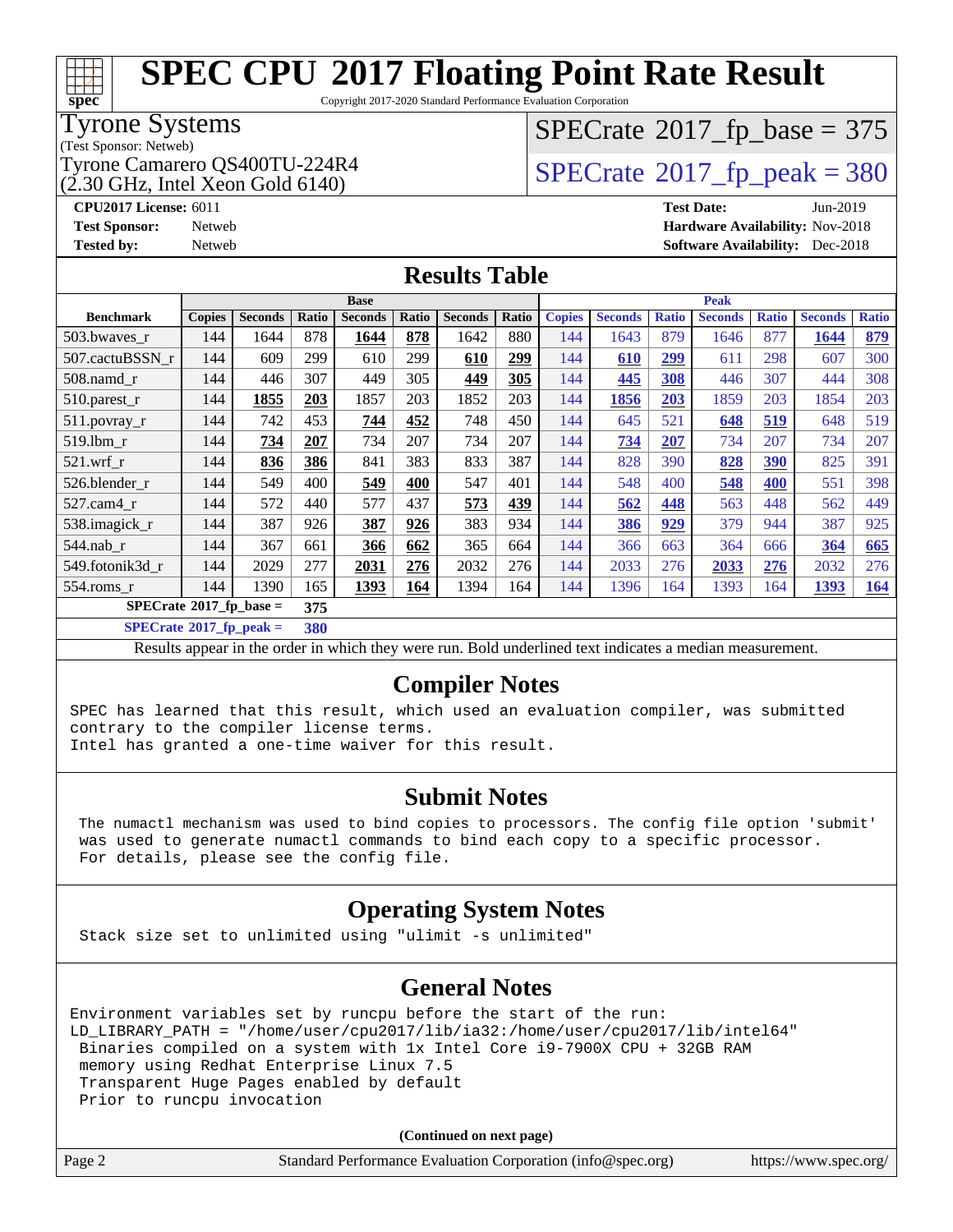

Copyright 2017-2020 Standard Performance Evaluation Corporation

#### Tyrone Systems

(Test Sponsor: Netweb)

 $SPECTate$ <sup>®</sup>[2017\\_fp\\_base =](http://www.spec.org/auto/cpu2017/Docs/result-fields.html#SPECrate2017fpbase) 375

(2.30 GHz, Intel Xeon Gold 6140)

Tyrone Camarero QS400TU-224R4  $\vert$  [SPECrate](http://www.spec.org/auto/cpu2017/Docs/result-fields.html#SPECrate2017fppeak)®[2017\\_fp\\_peak = 3](http://www.spec.org/auto/cpu2017/Docs/result-fields.html#SPECrate2017fppeak)80

**[CPU2017 License:](http://www.spec.org/auto/cpu2017/Docs/result-fields.html#CPU2017License)** 6011 **[Test Date:](http://www.spec.org/auto/cpu2017/Docs/result-fields.html#TestDate)** Jun-2019 **[Test Sponsor:](http://www.spec.org/auto/cpu2017/Docs/result-fields.html#TestSponsor)** Netweb **[Hardware Availability:](http://www.spec.org/auto/cpu2017/Docs/result-fields.html#HardwareAvailability)** Nov-2018 **[Tested by:](http://www.spec.org/auto/cpu2017/Docs/result-fields.html#Testedby)** Netweb **[Software Availability:](http://www.spec.org/auto/cpu2017/Docs/result-fields.html#SoftwareAvailability)** Dec-2018

### **[General Notes \(Continued\)](http://www.spec.org/auto/cpu2017/Docs/result-fields.html#GeneralNotes)**

Page 3 Standard Performance Evaluation Corporation [\(info@spec.org\)](mailto:info@spec.org) <https://www.spec.org/> Filesystem page cache synced and cleared with: sync; echo 3> /proc/sys/vm/drop\_caches runcpu command invoked through numactl i.e.: numactl --interleave=all runcpu <etc> Yes: The test sponsor attests, as of date of publication, that CVE-2017-5754 (Meltdown) is mitigated in the system as tested and documented. Yes: The test sponsor attests, as of date of publication, that CVE-2017-5753 (Spectre variant 1) is mitigated in the system as tested and documented. Yes: The test sponsor attests, as of date of publication, that CVE-2017-5715 (Spectre variant 2) is mitigated in the system as tested and documented. **[Platform Notes](http://www.spec.org/auto/cpu2017/Docs/result-fields.html#PlatformNotes)** Sysinfo program /home/user/cpu2017/bin/sysinfo Rev: r5974 of 2018-05-19 9bcde8f2999c33d61f64985e45859ea9 running on localhost.localdomain Sun Jun 2 14:52:08 2019 SUT (System Under Test) info as seen by some common utilities. For more information on this section, see <https://www.spec.org/cpu2017/Docs/config.html#sysinfo> From /proc/cpuinfo model name : Intel(R) Xeon(R) Gold 6140 CPU @ 2.30GHz 4 "physical id"s (chips) 144 "processors" cores, siblings (Caution: counting these is hw and system dependent. The following excerpts from /proc/cpuinfo might not be reliable. Use with caution.) cpu cores : 18 siblings : 36 physical 0: cores 0 1 2 3 4 8 9 10 11 16 17 18 19 20 24 25 26 27 physical 1: cores 0 1 2 3 4 8 9 10 11 16 17 18 19 20 24 25 26 27 physical 2: cores 0 1 2 3 4 8 9 10 11 16 17 18 19 20 24 25 26 27 physical 3: cores 0 1 2 3 4 8 9 10 11 16 17 18 19 20 24 25 26 27 From lscpu: Architecture: x86\_64 CPU op-mode(s): 32-bit, 64-bit Byte Order: Little Endian CPU(s): 144 On-line CPU(s) list: 0-143 Thread(s) per core: 2 Core(s) per socket: 18 Socket(s): 4 NUMA node(s): 4 Vendor ID: GenuineIntel CPU family: 6 **(Continued on next page)**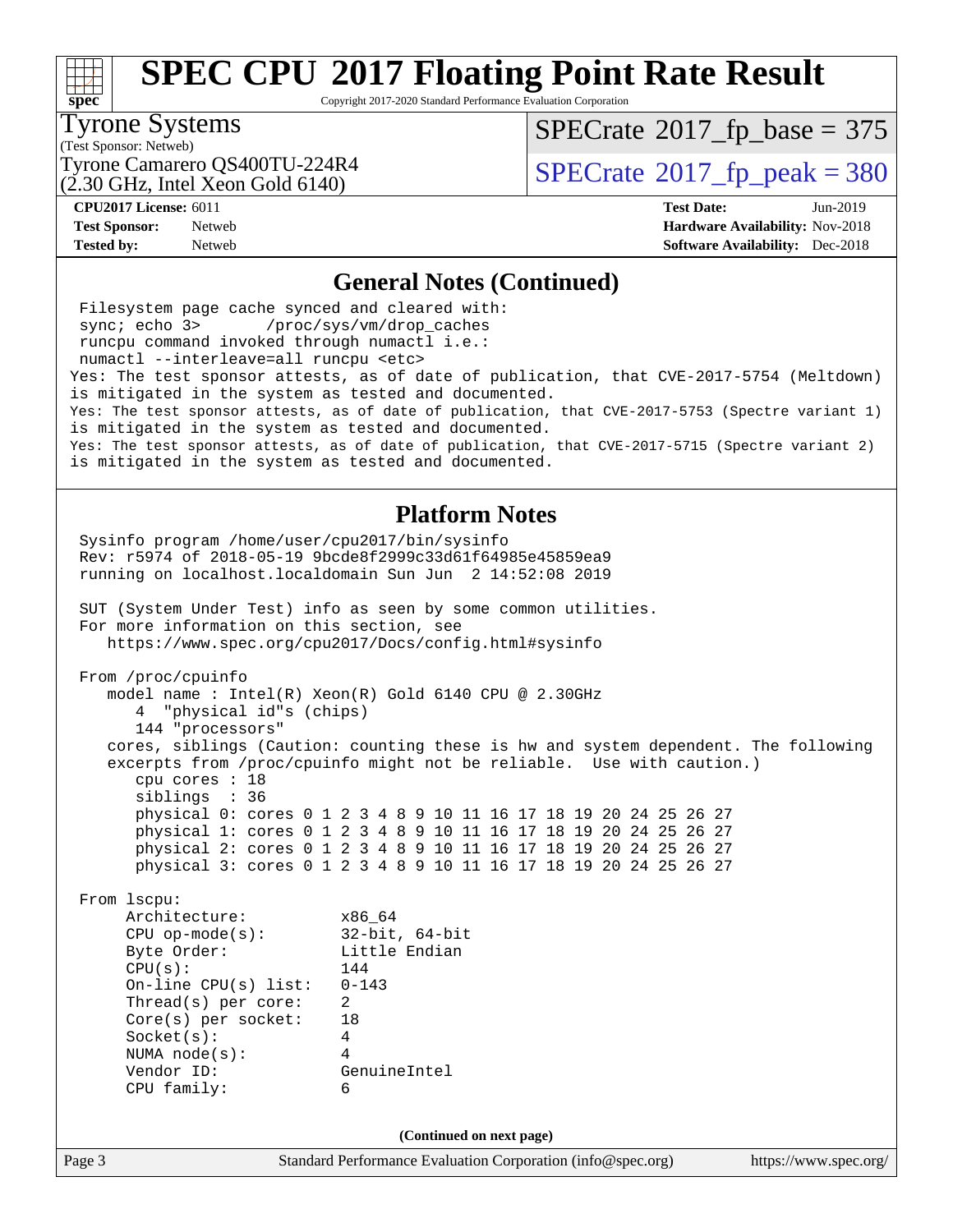

Copyright 2017-2020 Standard Performance Evaluation Corporation

### Tyrone Systems

(Test Sponsor: Netweb)

(2.30 GHz, Intel Xeon Gold 6140)

 $SPECTate$ <sup>®</sup>[2017\\_fp\\_base =](http://www.spec.org/auto/cpu2017/Docs/result-fields.html#SPECrate2017fpbase) 375

Tyrone Camarero QS400TU-224R4  $\vert$  [SPECrate](http://www.spec.org/auto/cpu2017/Docs/result-fields.html#SPECrate2017fppeak)®[2017\\_fp\\_peak = 3](http://www.spec.org/auto/cpu2017/Docs/result-fields.html#SPECrate2017fppeak)80

#### **[CPU2017 License:](http://www.spec.org/auto/cpu2017/Docs/result-fields.html#CPU2017License)** 6011 **[Test Date:](http://www.spec.org/auto/cpu2017/Docs/result-fields.html#TestDate)** Jun-2019 **[Test Sponsor:](http://www.spec.org/auto/cpu2017/Docs/result-fields.html#TestSponsor)** Netweb **[Hardware Availability:](http://www.spec.org/auto/cpu2017/Docs/result-fields.html#HardwareAvailability)** Nov-2018 **[Tested by:](http://www.spec.org/auto/cpu2017/Docs/result-fields.html#Testedby)** Netweb **[Software Availability:](http://www.spec.org/auto/cpu2017/Docs/result-fields.html#SoftwareAvailability)** Dec-2018

#### **[Platform Notes \(Continued\)](http://www.spec.org/auto/cpu2017/Docs/result-fields.html#PlatformNotes)**

 Model: 85 Model name: Intel(R) Xeon(R) Gold 6140 CPU @ 2.30GHz Stepping: 4 CPU MHz: 1000.000 CPU max MHz: 2301.0000 CPU min MHz: 1000.0000 BogoMIPS: 4600.00 Virtualization: VT-x L1d cache: 32K L1i cache: 32K L2 cache: 1024K L3 cache: 25344K NUMA node0 CPU(s): 0-17,72-89 NUMA node1 CPU(s): 18-35,90-107 NUMA node2 CPU(s): 36-53,108-125 NUMA node3 CPU(s): 54-71,126-143 Flags: fpu vme de pse tsc msr pae mce cx8 apic sep mtrr pge mca cmov pat pse36 clflush dts acpi mmx fxsr sse sse2 ss ht tm pbe syscall nx pdpe1gb rdtscp lm constant\_tsc art arch\_perfmon pebs bts rep\_good nopl xtopology nonstop\_tsc aperfmperf eagerfpu pni pclmulqdq dtes64 monitor ds\_cpl vmx smx est tm2 ssse3 sdbg fma cx16 xtpr pdcm pcid dca sse4\_1 sse4\_2 x2apic movbe popcnt tsc\_deadline\_timer aes xsave avx f16c rdrand lahf\_lm abm 3dnowprefetch epb cat\_l3 cdp\_l3 intel\_ppin intel\_pt ssbd mba ibrs ibpb stibp tpr\_shadow vnmi flexpriority ept vpid fsgsbase tsc\_adjust bmi1 hle avx2 smep bmi2 erms invpcid rtm cqm mpx rdt\_a avx512f avx512dq rdseed adx smap clflushopt clwb avx512cd avx512bw avx512vl xsaveopt xsavec xgetbv1 cqm\_llc cqm\_occup\_llc cqm\_mbm\_total cqm\_mbm\_local dtherm ida arat pln pts pku ospke spec\_ctrl intel\_stibp flush\_l1d

 /proc/cpuinfo cache data cache size : 25344 KB

 From numactl --hardware WARNING: a numactl 'node' might or might not correspond to a physical chip. available: 4 nodes (0-3) node 0 cpus: 0 1 2 3 4 5 6 7 8 9 10 11 12 13 14 15 16 17 72 73 74 75 76 77 78 79 80 81 82 83 84 85 86 87 88 89 node 0 size: 195242 MB node 0 free: 81765 MB node 1 cpus: 18 19 20 21 22 23 24 25 26 27 28 29 30 31 32 33 34 35 90 91 92 93 94 95 96 97 98 99 100 101 102 103 104 105 106 107 node 1 size: 196608 MB node 1 free: 183815 MB node 2 cpus: 36 37 38 39 40 41 42 43 44 45 46 47 48 49 50 51 52 53 108 109 110 111 112 113 114 115 116 117 118 119 120 121 122 123 124 125 node 2 size: 196608 MB node 2 free: 181588 MB node 3 cpus: 54 55 56 57 58 59 60 61 62 63 64 65 66 67 68 69 70 71 126 127 128 129 130

**(Continued on next page)**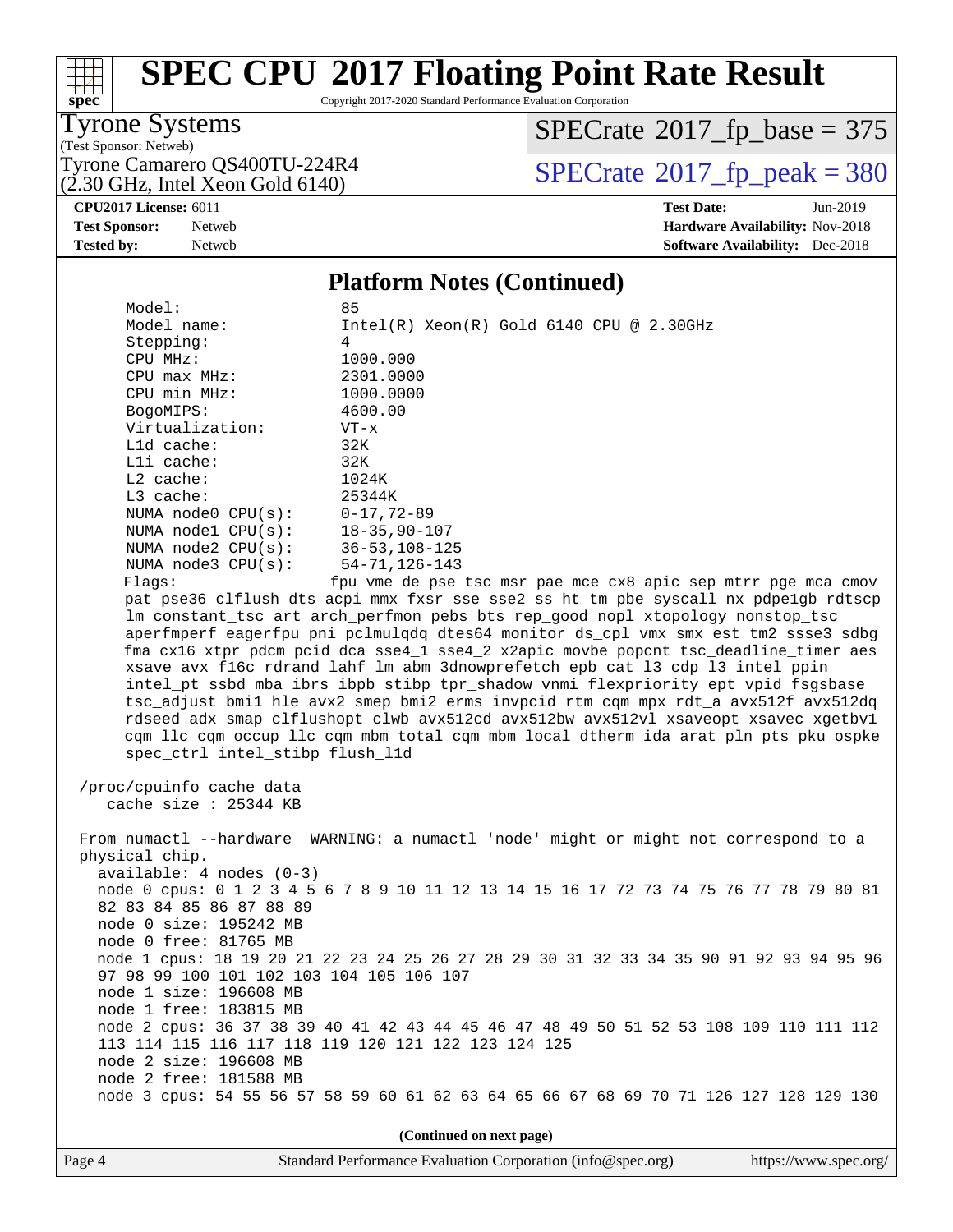

Copyright 2017-2020 Standard Performance Evaluation Corporation

#### Tyrone Systems

(Test Sponsor: Netweb) (2.30 GHz, Intel Xeon Gold 6140)  $SPECTate$ <sup>®</sup>[2017\\_fp\\_base =](http://www.spec.org/auto/cpu2017/Docs/result-fields.html#SPECrate2017fpbase) 375

Tyrone Camarero QS400TU-224R4  $\vert$  [SPECrate](http://www.spec.org/auto/cpu2017/Docs/result-fields.html#SPECrate2017fppeak)®[2017\\_fp\\_peak = 3](http://www.spec.org/auto/cpu2017/Docs/result-fields.html#SPECrate2017fppeak)80

**[CPU2017 License:](http://www.spec.org/auto/cpu2017/Docs/result-fields.html#CPU2017License)** 6011 **[Test Date:](http://www.spec.org/auto/cpu2017/Docs/result-fields.html#TestDate)** Jun-2019 **[Test Sponsor:](http://www.spec.org/auto/cpu2017/Docs/result-fields.html#TestSponsor)** Netweb **[Hardware Availability:](http://www.spec.org/auto/cpu2017/Docs/result-fields.html#HardwareAvailability)** Nov-2018 **[Tested by:](http://www.spec.org/auto/cpu2017/Docs/result-fields.html#Testedby)** Netweb **[Software Availability:](http://www.spec.org/auto/cpu2017/Docs/result-fields.html#SoftwareAvailability)** Dec-2018

#### **[Platform Notes \(Continued\)](http://www.spec.org/auto/cpu2017/Docs/result-fields.html#PlatformNotes)**

 131 132 133 134 135 136 137 138 139 140 141 142 143 node 3 size: 196608 MB node 3 free: 166190 MB node distances: node 0 1 2 3 0: 10 21 21 21 1: 21 10 21 21 2: 21 21 10 21 3: 21 21 21 10 From /proc/meminfo MemTotal: 791194380 kB HugePages\_Total: 0 Hugepagesize: 2048 kB From /etc/\*release\* /etc/\*version\* centos-release: CentOS Linux release 7.6.1810 (Core) centos-release-upstream: Derived from Red Hat Enterprise Linux 7.6 (Source) os-release: NAME="CentOS Linux" VERSION="7 (Core)" ID="centos" ID\_LIKE="rhel fedora" VERSION\_ID="7" PRETTY\_NAME="CentOS Linux 7 (Core)" ANSI\_COLOR="0;31" CPE\_NAME="cpe:/o:centos:centos:7" redhat-release: CentOS Linux release 7.6.1810 (Core) system-release: CentOS Linux release 7.6.1810 (Core) system-release-cpe: cpe:/o:centos:centos:7 uname -a: Linux localhost.localdomain 3.10.0-957.el7.x86\_64 #1 SMP Thu Nov 8 23:39:32 UTC 2018 x86\_64 x86\_64 x86\_64 GNU/Linux Kernel self-reported vulnerability status: CVE-2017-5754 (Meltdown): No status reported CVE-2017-5753 (Spectre variant 1): No status reported CVE-2017-5715 (Spectre variant 2): No status reported run-level 5 Jun 1 05:54 SPEC is set to: /home/user/cpu2017 Filesystem Type Size Used Avail Use% Mounted on /dev/mapper/centos-home xfs 877G 96G 781G 11% /home **(Continued on next page)**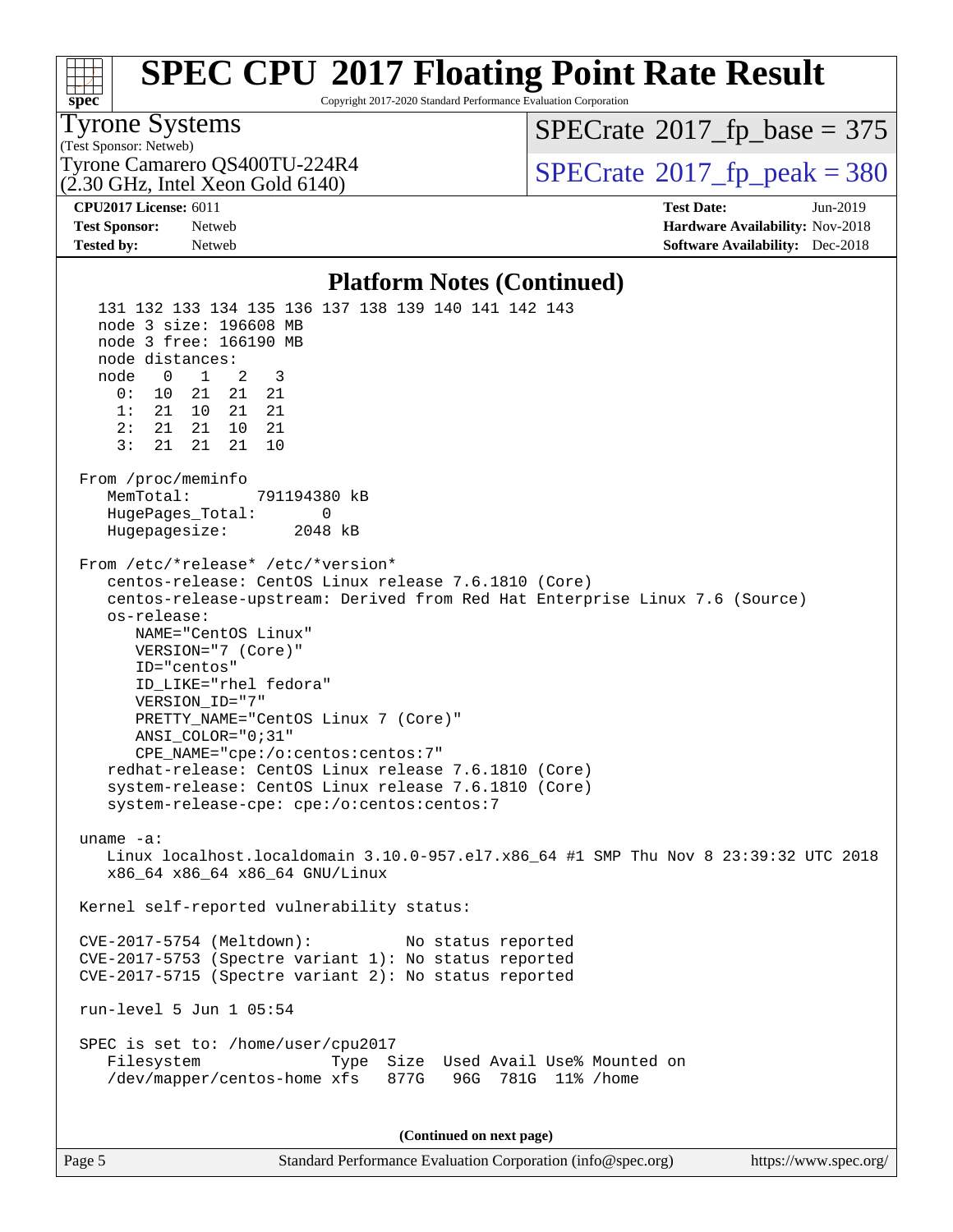

Copyright 2017-2020 Standard Performance Evaluation Corporation

#### Tyrone Systems

(Test Sponsor: Netweb)

 $SPECrate$ <sup>®</sup>[2017\\_fp\\_base =](http://www.spec.org/auto/cpu2017/Docs/result-fields.html#SPECrate2017fpbase) 375

(2.30 GHz, Intel Xeon Gold 6140)

Tyrone Camarero QS400TU-224R4  $\vert$  [SPECrate](http://www.spec.org/auto/cpu2017/Docs/result-fields.html#SPECrate2017fppeak)®[2017\\_fp\\_peak = 3](http://www.spec.org/auto/cpu2017/Docs/result-fields.html#SPECrate2017fppeak)80

**[CPU2017 License:](http://www.spec.org/auto/cpu2017/Docs/result-fields.html#CPU2017License)** 6011 **[Test Date:](http://www.spec.org/auto/cpu2017/Docs/result-fields.html#TestDate)** Jun-2019 **[Test Sponsor:](http://www.spec.org/auto/cpu2017/Docs/result-fields.html#TestSponsor)** Netweb **[Hardware Availability:](http://www.spec.org/auto/cpu2017/Docs/result-fields.html#HardwareAvailability)** Nov-2018 **[Tested by:](http://www.spec.org/auto/cpu2017/Docs/result-fields.html#Testedby)** Netweb **[Software Availability:](http://www.spec.org/auto/cpu2017/Docs/result-fields.html#SoftwareAvailability)** Dec-2018

### **[Platform Notes \(Continued\)](http://www.spec.org/auto/cpu2017/Docs/result-fields.html#PlatformNotes)**

 Additional information from dmidecode follows. WARNING: Use caution when you interpret this section. The 'dmidecode' program reads system data which is "intended to allow hardware to be accurately determined", but the intent may not be met, as there are frequent changes to hardware, firmware, and the "DMTF SMBIOS" standard.

(End of data from sysinfo program)

### **[Compiler Version Notes](http://www.spec.org/auto/cpu2017/Docs/result-fields.html#CompilerVersionNotes)**

| 519.1bm_r(base, peak) 538.imagick_r(base, peak)<br>C<br>$544.nab_r(base, peak)$                                                                                                                                                                                                                                                                                                                                                                                                                                                       |  |  |  |  |  |
|---------------------------------------------------------------------------------------------------------------------------------------------------------------------------------------------------------------------------------------------------------------------------------------------------------------------------------------------------------------------------------------------------------------------------------------------------------------------------------------------------------------------------------------|--|--|--|--|--|
| Intel(R) C Intel(R) 64 Compiler for applications running on Intel(R) 64,<br>Version 19.0.1.144 Build 20181018<br>Copyright (C) 1985-2018 Intel Corporation. All rights reserved.<br>icc: NOTE: The evaluation period for this product ends on 28-jun-2019 UTC.                                                                                                                                                                                                                                                                        |  |  |  |  |  |
|                                                                                                                                                                                                                                                                                                                                                                                                                                                                                                                                       |  |  |  |  |  |
| 508.namd_r(base, peak) 510.parest_r(base, peak)<br>$C++$                                                                                                                                                                                                                                                                                                                                                                                                                                                                              |  |  |  |  |  |
| Intel(R) $C++$ Intel(R) 64 Compiler for applications running on Intel(R) 64,<br>Version 19.0.1.144 Build 20181018<br>Copyright (C) 1985-2018 Intel Corporation. All rights reserved.<br>icpc: NOTE: The evaluation period for this product ends on 28-jun-2019 UTC.                                                                                                                                                                                                                                                                   |  |  |  |  |  |
| 511.povray_r(base, peak) 526.blender_r(base, peak)<br>$C++$ , $C$                                                                                                                                                                                                                                                                                                                                                                                                                                                                     |  |  |  |  |  |
| Intel(R) $C++$ Intel(R) 64 Compiler for applications running on Intel(R) 64,<br>Version 19.0.1.144 Build 20181018<br>Copyright (C) 1985-2018 Intel Corporation. All rights reserved.<br>icpc: NOTE: The evaluation period for this product ends on 28-jun-2019 UTC.<br>Intel(R) C Intel(R) 64 Compiler for applications running on Intel(R) 64,<br>Version 19.0.1.144 Build 20181018<br>Copyright (C) 1985-2018 Intel Corporation. All rights reserved.<br>icc: NOTE: The evaluation period for this product ends on 28-jun-2019 UTC. |  |  |  |  |  |
| $C_{++}$ , C, Fortran   507.cactuBSSN_r(base, peak)                                                                                                                                                                                                                                                                                                                                                                                                                                                                                   |  |  |  |  |  |
| Intel(R) $C++$ Intel(R) 64 Compiler for applications running on Intel(R) 64,<br>Version 19.0.1.144 Build 20181018                                                                                                                                                                                                                                                                                                                                                                                                                     |  |  |  |  |  |
| (Continued on next page)                                                                                                                                                                                                                                                                                                                                                                                                                                                                                                              |  |  |  |  |  |

Page 6 Standard Performance Evaluation Corporation [\(info@spec.org\)](mailto:info@spec.org) <https://www.spec.org/>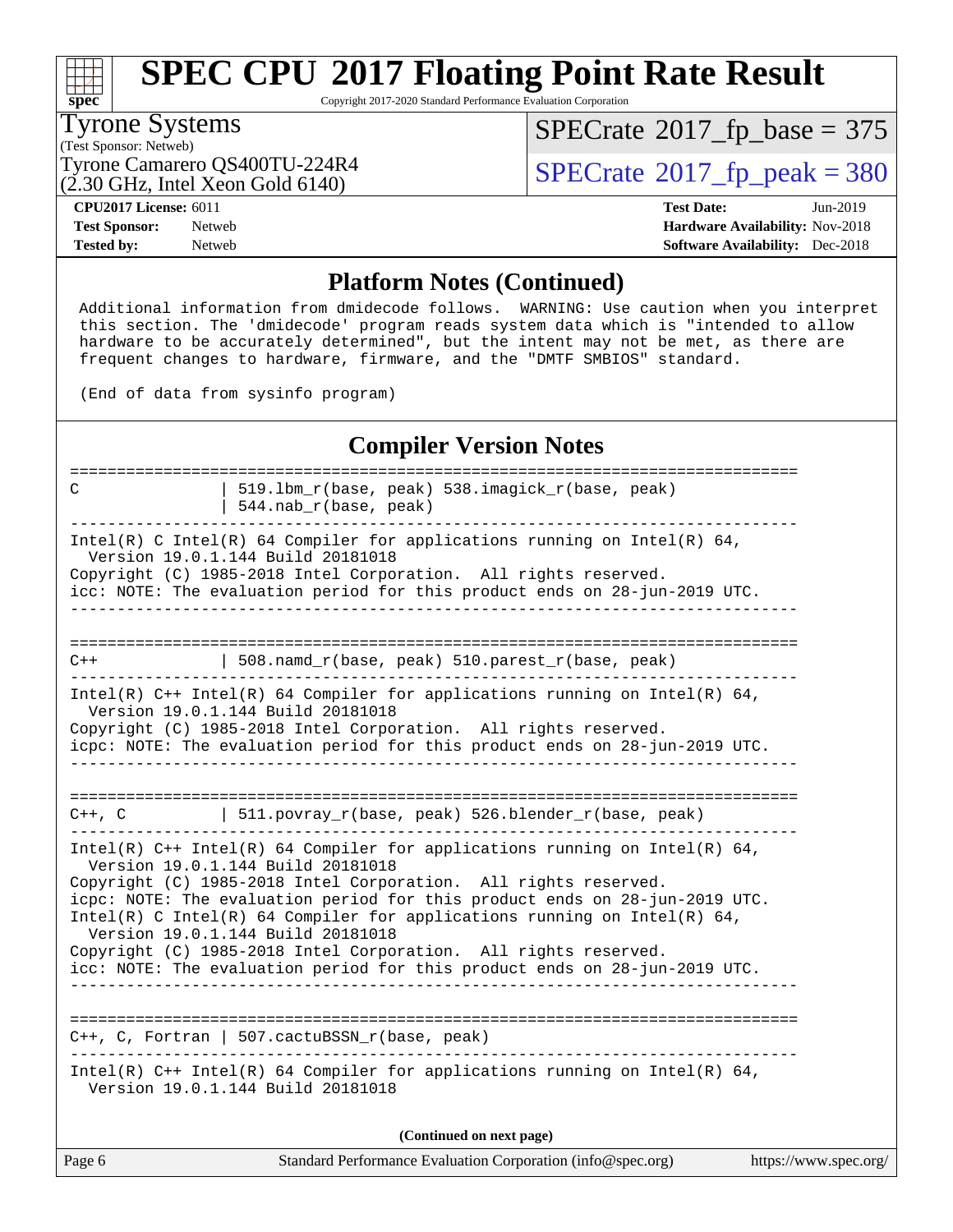

Copyright 2017-2020 Standard Performance Evaluation Corporation

### Tyrone Systems

(Test Sponsor: Netweb)

 $(2.30 \text{ GHz}, \text{Intel Xeon Gold } 6140)$ 

 $SPECrate$ <sup>®</sup>[2017\\_fp\\_base =](http://www.spec.org/auto/cpu2017/Docs/result-fields.html#SPECrate2017fpbase) 375

Tyrone Camarero QS400TU-224R4  $(2.30 \text{ GHz})$  Intel Xeon Gold 6140)

**[CPU2017 License:](http://www.spec.org/auto/cpu2017/Docs/result-fields.html#CPU2017License)** 6011 **[Test Date:](http://www.spec.org/auto/cpu2017/Docs/result-fields.html#TestDate)** Jun-2019 **[Test Sponsor:](http://www.spec.org/auto/cpu2017/Docs/result-fields.html#TestSponsor)** Netweb **[Hardware Availability:](http://www.spec.org/auto/cpu2017/Docs/result-fields.html#HardwareAvailability)** Nov-2018 **[Tested by:](http://www.spec.org/auto/cpu2017/Docs/result-fields.html#Testedby)** Netweb **[Software Availability:](http://www.spec.org/auto/cpu2017/Docs/result-fields.html#SoftwareAvailability)** Dec-2018

### **[Compiler Version Notes \(Continued\)](http://www.spec.org/auto/cpu2017/Docs/result-fields.html#CompilerVersionNotes)**

| Copyright (C) 1985-2018 Intel Corporation. All rights reserved.<br>icpc: NOTE: The evaluation period for this product ends on 28-jun-2019 UTC.<br>Intel(R) C Intel(R) 64 Compiler for applications running on Intel(R) 64,<br>Version 19.0.1.144 Build 20181018<br>Copyright (C) 1985-2018 Intel Corporation. All rights reserved.<br>icc: NOTE: The evaluation period for this product ends on 28-jun-2019 UTC.<br>Intel(R) Fortran Intel(R) 64 Compiler for applications running on $Intel(R)$<br>64, Version 19.0.1.144 Build 20181018<br>Copyright (C) 1985-2018 Intel Corporation. All rights reserved.<br>ifort: NOTE: The evaluation period for this product ends on 28-jun-2019 UTC. |                                                                                |  |  |  |  |
|----------------------------------------------------------------------------------------------------------------------------------------------------------------------------------------------------------------------------------------------------------------------------------------------------------------------------------------------------------------------------------------------------------------------------------------------------------------------------------------------------------------------------------------------------------------------------------------------------------------------------------------------------------------------------------------------|--------------------------------------------------------------------------------|--|--|--|--|
|                                                                                                                                                                                                                                                                                                                                                                                                                                                                                                                                                                                                                                                                                              |                                                                                |  |  |  |  |
| Fortran                                                                                                                                                                                                                                                                                                                                                                                                                                                                                                                                                                                                                                                                                      | 503.bwaves r(base, peak) 549.fotonik3d r(base, peak)<br>554.roms_r(base, peak) |  |  |  |  |
| Intel(R) Fortran Intel(R) 64 Compiler for applications running on Intel(R)<br>64, Version 19.0.1.144 Build 20181018<br>Copyright (C) 1985-2018 Intel Corporation. All rights reserved.<br>ifort: NOTE: The evaluation period for this product ends on 28-jun-2019 UTC.                                                                                                                                                                                                                                                                                                                                                                                                                       |                                                                                |  |  |  |  |
|                                                                                                                                                                                                                                                                                                                                                                                                                                                                                                                                                                                                                                                                                              |                                                                                |  |  |  |  |
|                                                                                                                                                                                                                                                                                                                                                                                                                                                                                                                                                                                                                                                                                              | Fortran, C   521.wrf_r(base, peak) 527.cam4_r(base, peak)                      |  |  |  |  |
| Intel(R) Fortran Intel(R) 64 Compiler for applications running on Intel(R)<br>64, Version 19.0.1.144 Build 20181018<br>Copyright (C) 1985-2018 Intel Corporation. All rights reserved.<br>ifort: NOTE: The evaluation period for this product ends on 28-jun-2019 UTC.<br>Intel(R) C Intel(R) 64 Compiler for applications running on Intel(R) 64,<br>Version 19.0.1.144 Build 20181018<br>Copyright (C) 1985-2018 Intel Corporation. All rights reserved.<br>icc: NOTE: The evaluation period for this product ends on 28-jun-2019 UTC.                                                                                                                                                     |                                                                                |  |  |  |  |

### **[Base Compiler Invocation](http://www.spec.org/auto/cpu2017/Docs/result-fields.html#BaseCompilerInvocation)**

[C benchmarks](http://www.spec.org/auto/cpu2017/Docs/result-fields.html#Cbenchmarks):

[icc -m64 -std=c11](http://www.spec.org/cpu2017/results/res2019q3/cpu2017-20190615-15349.flags.html#user_CCbase_intel_icc_64bit_c11_33ee0cdaae7deeeab2a9725423ba97205ce30f63b9926c2519791662299b76a0318f32ddfffdc46587804de3178b4f9328c46fa7c2b0cd779d7a61945c91cd35)

[C++ benchmarks:](http://www.spec.org/auto/cpu2017/Docs/result-fields.html#CXXbenchmarks) [icpc -m64](http://www.spec.org/cpu2017/results/res2019q3/cpu2017-20190615-15349.flags.html#user_CXXbase_intel_icpc_64bit_4ecb2543ae3f1412ef961e0650ca070fec7b7afdcd6ed48761b84423119d1bf6bdf5cad15b44d48e7256388bc77273b966e5eb805aefd121eb22e9299b2ec9d9)

[Fortran benchmarks](http://www.spec.org/auto/cpu2017/Docs/result-fields.html#Fortranbenchmarks): [ifort -m64](http://www.spec.org/cpu2017/results/res2019q3/cpu2017-20190615-15349.flags.html#user_FCbase_intel_ifort_64bit_24f2bb282fbaeffd6157abe4f878425411749daecae9a33200eee2bee2fe76f3b89351d69a8130dd5949958ce389cf37ff59a95e7a40d588e8d3a57e0c3fd751)

**(Continued on next page)**

Page 7 Standard Performance Evaluation Corporation [\(info@spec.org\)](mailto:info@spec.org) <https://www.spec.org/>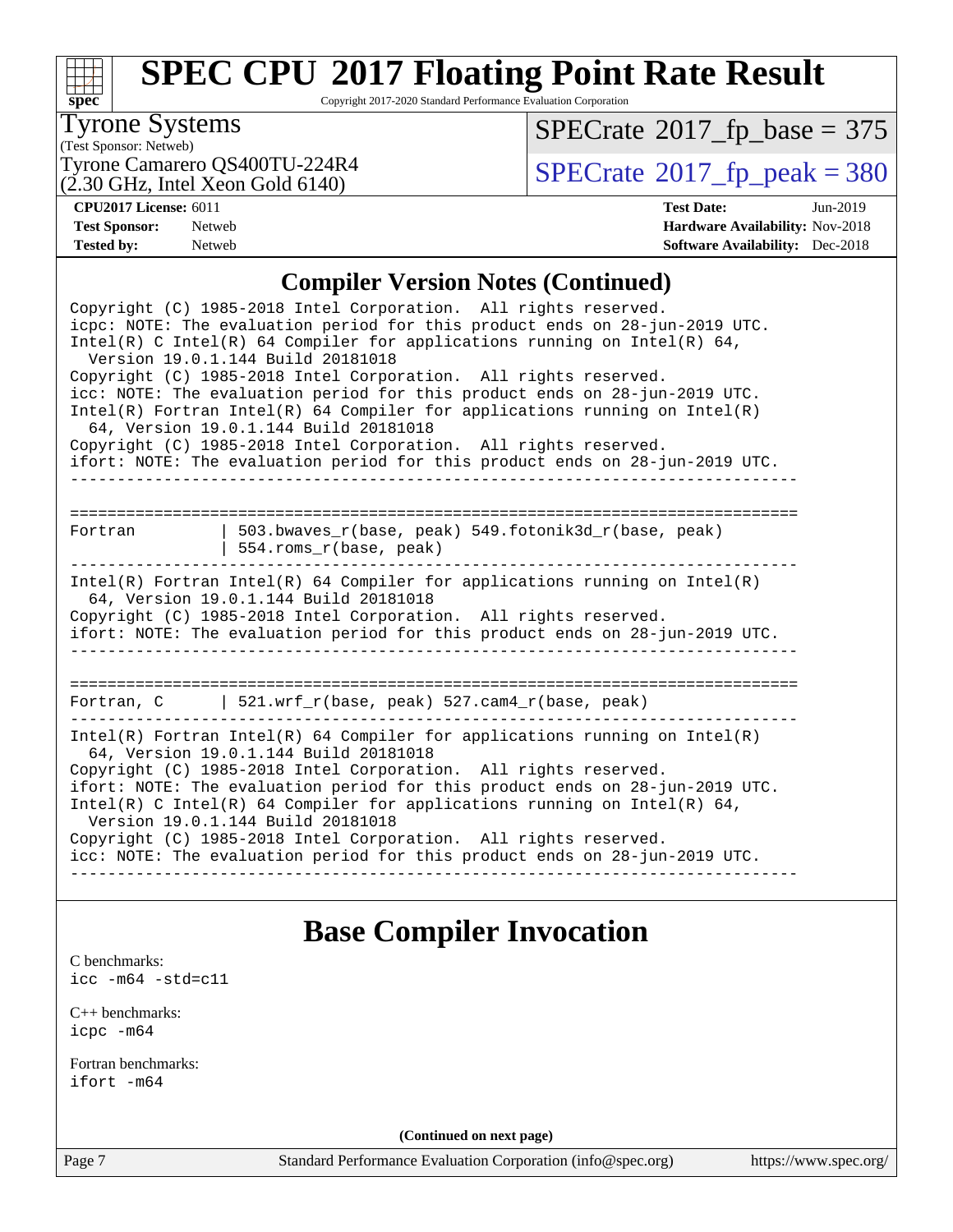

Copyright 2017-2020 Standard Performance Evaluation Corporation

#### Tyrone Systems

(Test Sponsor: Netweb)

 $SPECTate$ <sup>®</sup>[2017\\_fp\\_base =](http://www.spec.org/auto/cpu2017/Docs/result-fields.html#SPECrate2017fpbase) 375

(2.30 GHz, Intel Xeon Gold 6140)

Tyrone Camarero QS400TU-224R4  $\vert$  [SPECrate](http://www.spec.org/auto/cpu2017/Docs/result-fields.html#SPECrate2017fppeak)®[2017\\_fp\\_peak = 3](http://www.spec.org/auto/cpu2017/Docs/result-fields.html#SPECrate2017fppeak)80

**[CPU2017 License:](http://www.spec.org/auto/cpu2017/Docs/result-fields.html#CPU2017License)** 6011 **[Test Date:](http://www.spec.org/auto/cpu2017/Docs/result-fields.html#TestDate)** Jun-2019 **[Test Sponsor:](http://www.spec.org/auto/cpu2017/Docs/result-fields.html#TestSponsor)** Netweb **[Hardware Availability:](http://www.spec.org/auto/cpu2017/Docs/result-fields.html#HardwareAvailability)** Nov-2018 **[Tested by:](http://www.spec.org/auto/cpu2017/Docs/result-fields.html#Testedby)** Netweb **[Software Availability:](http://www.spec.org/auto/cpu2017/Docs/result-fields.html#SoftwareAvailability)** Dec-2018

### **[Base Compiler Invocation \(Continued\)](http://www.spec.org/auto/cpu2017/Docs/result-fields.html#BaseCompilerInvocation)**

[Benchmarks using both Fortran and C](http://www.spec.org/auto/cpu2017/Docs/result-fields.html#BenchmarksusingbothFortranandC): [ifort -m64](http://www.spec.org/cpu2017/results/res2019q3/cpu2017-20190615-15349.flags.html#user_CC_FCbase_intel_ifort_64bit_24f2bb282fbaeffd6157abe4f878425411749daecae9a33200eee2bee2fe76f3b89351d69a8130dd5949958ce389cf37ff59a95e7a40d588e8d3a57e0c3fd751) [icc -m64 -std=c11](http://www.spec.org/cpu2017/results/res2019q3/cpu2017-20190615-15349.flags.html#user_CC_FCbase_intel_icc_64bit_c11_33ee0cdaae7deeeab2a9725423ba97205ce30f63b9926c2519791662299b76a0318f32ddfffdc46587804de3178b4f9328c46fa7c2b0cd779d7a61945c91cd35)

[Benchmarks using both C and C++](http://www.spec.org/auto/cpu2017/Docs/result-fields.html#BenchmarksusingbothCandCXX): [icpc -m64](http://www.spec.org/cpu2017/results/res2019q3/cpu2017-20190615-15349.flags.html#user_CC_CXXbase_intel_icpc_64bit_4ecb2543ae3f1412ef961e0650ca070fec7b7afdcd6ed48761b84423119d1bf6bdf5cad15b44d48e7256388bc77273b966e5eb805aefd121eb22e9299b2ec9d9) [icc -m64 -std=c11](http://www.spec.org/cpu2017/results/res2019q3/cpu2017-20190615-15349.flags.html#user_CC_CXXbase_intel_icc_64bit_c11_33ee0cdaae7deeeab2a9725423ba97205ce30f63b9926c2519791662299b76a0318f32ddfffdc46587804de3178b4f9328c46fa7c2b0cd779d7a61945c91cd35)

[Benchmarks using Fortran, C, and C++:](http://www.spec.org/auto/cpu2017/Docs/result-fields.html#BenchmarksusingFortranCandCXX) [icpc -m64](http://www.spec.org/cpu2017/results/res2019q3/cpu2017-20190615-15349.flags.html#user_CC_CXX_FCbase_intel_icpc_64bit_4ecb2543ae3f1412ef961e0650ca070fec7b7afdcd6ed48761b84423119d1bf6bdf5cad15b44d48e7256388bc77273b966e5eb805aefd121eb22e9299b2ec9d9) [icc -m64 -std=c11](http://www.spec.org/cpu2017/results/res2019q3/cpu2017-20190615-15349.flags.html#user_CC_CXX_FCbase_intel_icc_64bit_c11_33ee0cdaae7deeeab2a9725423ba97205ce30f63b9926c2519791662299b76a0318f32ddfffdc46587804de3178b4f9328c46fa7c2b0cd779d7a61945c91cd35) [ifort -m64](http://www.spec.org/cpu2017/results/res2019q3/cpu2017-20190615-15349.flags.html#user_CC_CXX_FCbase_intel_ifort_64bit_24f2bb282fbaeffd6157abe4f878425411749daecae9a33200eee2bee2fe76f3b89351d69a8130dd5949958ce389cf37ff59a95e7a40d588e8d3a57e0c3fd751)

### **[Base Portability Flags](http://www.spec.org/auto/cpu2017/Docs/result-fields.html#BasePortabilityFlags)**

 503.bwaves\_r: [-DSPEC\\_LP64](http://www.spec.org/cpu2017/results/res2019q3/cpu2017-20190615-15349.flags.html#suite_basePORTABILITY503_bwaves_r_DSPEC_LP64) 507.cactuBSSN\_r: [-DSPEC\\_LP64](http://www.spec.org/cpu2017/results/res2019q3/cpu2017-20190615-15349.flags.html#suite_basePORTABILITY507_cactuBSSN_r_DSPEC_LP64) 508.namd\_r: [-DSPEC\\_LP64](http://www.spec.org/cpu2017/results/res2019q3/cpu2017-20190615-15349.flags.html#suite_basePORTABILITY508_namd_r_DSPEC_LP64) 510.parest\_r: [-DSPEC\\_LP64](http://www.spec.org/cpu2017/results/res2019q3/cpu2017-20190615-15349.flags.html#suite_basePORTABILITY510_parest_r_DSPEC_LP64) 511.povray\_r: [-DSPEC\\_LP64](http://www.spec.org/cpu2017/results/res2019q3/cpu2017-20190615-15349.flags.html#suite_basePORTABILITY511_povray_r_DSPEC_LP64) 519.lbm\_r: [-DSPEC\\_LP64](http://www.spec.org/cpu2017/results/res2019q3/cpu2017-20190615-15349.flags.html#suite_basePORTABILITY519_lbm_r_DSPEC_LP64) 521.wrf\_r: [-DSPEC\\_LP64](http://www.spec.org/cpu2017/results/res2019q3/cpu2017-20190615-15349.flags.html#suite_basePORTABILITY521_wrf_r_DSPEC_LP64) [-DSPEC\\_CASE\\_FLAG](http://www.spec.org/cpu2017/results/res2019q3/cpu2017-20190615-15349.flags.html#b521.wrf_r_baseCPORTABILITY_DSPEC_CASE_FLAG) [-convert big\\_endian](http://www.spec.org/cpu2017/results/res2019q3/cpu2017-20190615-15349.flags.html#user_baseFPORTABILITY521_wrf_r_convert_big_endian_c3194028bc08c63ac5d04de18c48ce6d347e4e562e8892b8bdbdc0214820426deb8554edfa529a3fb25a586e65a3d812c835984020483e7e73212c4d31a38223) 526.blender\_r: [-DSPEC\\_LP64](http://www.spec.org/cpu2017/results/res2019q3/cpu2017-20190615-15349.flags.html#suite_basePORTABILITY526_blender_r_DSPEC_LP64) [-DSPEC\\_LINUX](http://www.spec.org/cpu2017/results/res2019q3/cpu2017-20190615-15349.flags.html#b526.blender_r_baseCPORTABILITY_DSPEC_LINUX) [-funsigned-char](http://www.spec.org/cpu2017/results/res2019q3/cpu2017-20190615-15349.flags.html#user_baseCPORTABILITY526_blender_r_force_uchar_40c60f00ab013830e2dd6774aeded3ff59883ba5a1fc5fc14077f794d777847726e2a5858cbc7672e36e1b067e7e5c1d9a74f7176df07886a243d7cc18edfe67) 527.cam4\_r: [-DSPEC\\_LP64](http://www.spec.org/cpu2017/results/res2019q3/cpu2017-20190615-15349.flags.html#suite_basePORTABILITY527_cam4_r_DSPEC_LP64) [-DSPEC\\_CASE\\_FLAG](http://www.spec.org/cpu2017/results/res2019q3/cpu2017-20190615-15349.flags.html#b527.cam4_r_baseCPORTABILITY_DSPEC_CASE_FLAG) 538.imagick\_r: [-DSPEC\\_LP64](http://www.spec.org/cpu2017/results/res2019q3/cpu2017-20190615-15349.flags.html#suite_basePORTABILITY538_imagick_r_DSPEC_LP64) 544.nab\_r: [-DSPEC\\_LP64](http://www.spec.org/cpu2017/results/res2019q3/cpu2017-20190615-15349.flags.html#suite_basePORTABILITY544_nab_r_DSPEC_LP64) 549.fotonik3d\_r: [-DSPEC\\_LP64](http://www.spec.org/cpu2017/results/res2019q3/cpu2017-20190615-15349.flags.html#suite_basePORTABILITY549_fotonik3d_r_DSPEC_LP64) 554.roms\_r: [-DSPEC\\_LP64](http://www.spec.org/cpu2017/results/res2019q3/cpu2017-20190615-15349.flags.html#suite_basePORTABILITY554_roms_r_DSPEC_LP64)

### **[Base Optimization Flags](http://www.spec.org/auto/cpu2017/Docs/result-fields.html#BaseOptimizationFlags)**

[C benchmarks](http://www.spec.org/auto/cpu2017/Docs/result-fields.html#Cbenchmarks):

[-xCORE-AVX512](http://www.spec.org/cpu2017/results/res2019q3/cpu2017-20190615-15349.flags.html#user_CCbase_f-xCORE-AVX512) [-ipo](http://www.spec.org/cpu2017/results/res2019q3/cpu2017-20190615-15349.flags.html#user_CCbase_f-ipo) [-O3](http://www.spec.org/cpu2017/results/res2019q3/cpu2017-20190615-15349.flags.html#user_CCbase_f-O3) [-no-prec-div](http://www.spec.org/cpu2017/results/res2019q3/cpu2017-20190615-15349.flags.html#user_CCbase_f-no-prec-div) [-qopt-prefetch](http://www.spec.org/cpu2017/results/res2019q3/cpu2017-20190615-15349.flags.html#user_CCbase_f-qopt-prefetch) [-ffinite-math-only](http://www.spec.org/cpu2017/results/res2019q3/cpu2017-20190615-15349.flags.html#user_CCbase_f_finite_math_only_cb91587bd2077682c4b38af759c288ed7c732db004271a9512da14a4f8007909a5f1427ecbf1a0fb78ff2a814402c6114ac565ca162485bbcae155b5e4258871) [-qopt-mem-layout-trans=4](http://www.spec.org/cpu2017/results/res2019q3/cpu2017-20190615-15349.flags.html#user_CCbase_f-qopt-mem-layout-trans_fa39e755916c150a61361b7846f310bcdf6f04e385ef281cadf3647acec3f0ae266d1a1d22d972a7087a248fd4e6ca390a3634700869573d231a252c784941a8)

[C++ benchmarks:](http://www.spec.org/auto/cpu2017/Docs/result-fields.html#CXXbenchmarks)

[-xCORE-AVX512](http://www.spec.org/cpu2017/results/res2019q3/cpu2017-20190615-15349.flags.html#user_CXXbase_f-xCORE-AVX512) [-ipo](http://www.spec.org/cpu2017/results/res2019q3/cpu2017-20190615-15349.flags.html#user_CXXbase_f-ipo) [-O3](http://www.spec.org/cpu2017/results/res2019q3/cpu2017-20190615-15349.flags.html#user_CXXbase_f-O3) [-no-prec-div](http://www.spec.org/cpu2017/results/res2019q3/cpu2017-20190615-15349.flags.html#user_CXXbase_f-no-prec-div) [-qopt-prefetch](http://www.spec.org/cpu2017/results/res2019q3/cpu2017-20190615-15349.flags.html#user_CXXbase_f-qopt-prefetch) [-ffinite-math-only](http://www.spec.org/cpu2017/results/res2019q3/cpu2017-20190615-15349.flags.html#user_CXXbase_f_finite_math_only_cb91587bd2077682c4b38af759c288ed7c732db004271a9512da14a4f8007909a5f1427ecbf1a0fb78ff2a814402c6114ac565ca162485bbcae155b5e4258871) [-qopt-mem-layout-trans=4](http://www.spec.org/cpu2017/results/res2019q3/cpu2017-20190615-15349.flags.html#user_CXXbase_f-qopt-mem-layout-trans_fa39e755916c150a61361b7846f310bcdf6f04e385ef281cadf3647acec3f0ae266d1a1d22d972a7087a248fd4e6ca390a3634700869573d231a252c784941a8)

[Fortran benchmarks](http://www.spec.org/auto/cpu2017/Docs/result-fields.html#Fortranbenchmarks):

[-xCORE-AVX512](http://www.spec.org/cpu2017/results/res2019q3/cpu2017-20190615-15349.flags.html#user_FCbase_f-xCORE-AVX512) [-ipo](http://www.spec.org/cpu2017/results/res2019q3/cpu2017-20190615-15349.flags.html#user_FCbase_f-ipo) [-O3](http://www.spec.org/cpu2017/results/res2019q3/cpu2017-20190615-15349.flags.html#user_FCbase_f-O3) [-no-prec-div](http://www.spec.org/cpu2017/results/res2019q3/cpu2017-20190615-15349.flags.html#user_FCbase_f-no-prec-div) [-qopt-prefetch](http://www.spec.org/cpu2017/results/res2019q3/cpu2017-20190615-15349.flags.html#user_FCbase_f-qopt-prefetch) [-ffinite-math-only](http://www.spec.org/cpu2017/results/res2019q3/cpu2017-20190615-15349.flags.html#user_FCbase_f_finite_math_only_cb91587bd2077682c4b38af759c288ed7c732db004271a9512da14a4f8007909a5f1427ecbf1a0fb78ff2a814402c6114ac565ca162485bbcae155b5e4258871) [-qopt-mem-layout-trans=4](http://www.spec.org/cpu2017/results/res2019q3/cpu2017-20190615-15349.flags.html#user_FCbase_f-qopt-mem-layout-trans_fa39e755916c150a61361b7846f310bcdf6f04e385ef281cadf3647acec3f0ae266d1a1d22d972a7087a248fd4e6ca390a3634700869573d231a252c784941a8) [-auto](http://www.spec.org/cpu2017/results/res2019q3/cpu2017-20190615-15349.flags.html#user_FCbase_f-auto) [-nostandard-realloc-lhs](http://www.spec.org/cpu2017/results/res2019q3/cpu2017-20190615-15349.flags.html#user_FCbase_f_2003_std_realloc_82b4557e90729c0f113870c07e44d33d6f5a304b4f63d4c15d2d0f1fab99f5daaed73bdb9275d9ae411527f28b936061aa8b9c8f2d63842963b95c9dd6426b8a) [-align array32byte](http://www.spec.org/cpu2017/results/res2019q3/cpu2017-20190615-15349.flags.html#user_FCbase_align_array32byte_b982fe038af199962ba9a80c053b8342c548c85b40b8e86eb3cc33dee0d7986a4af373ac2d51c3f7cf710a18d62fdce2948f201cd044323541f22fc0fffc51b6)

[Benchmarks using both Fortran and C](http://www.spec.org/auto/cpu2017/Docs/result-fields.html#BenchmarksusingbothFortranandC): [-xCORE-AVX512](http://www.spec.org/cpu2017/results/res2019q3/cpu2017-20190615-15349.flags.html#user_CC_FCbase_f-xCORE-AVX512) [-ipo](http://www.spec.org/cpu2017/results/res2019q3/cpu2017-20190615-15349.flags.html#user_CC_FCbase_f-ipo) [-O3](http://www.spec.org/cpu2017/results/res2019q3/cpu2017-20190615-15349.flags.html#user_CC_FCbase_f-O3) [-no-prec-div](http://www.spec.org/cpu2017/results/res2019q3/cpu2017-20190615-15349.flags.html#user_CC_FCbase_f-no-prec-div) [-qopt-prefetch](http://www.spec.org/cpu2017/results/res2019q3/cpu2017-20190615-15349.flags.html#user_CC_FCbase_f-qopt-prefetch)

**(Continued on next page)**

Page 8 Standard Performance Evaluation Corporation [\(info@spec.org\)](mailto:info@spec.org) <https://www.spec.org/>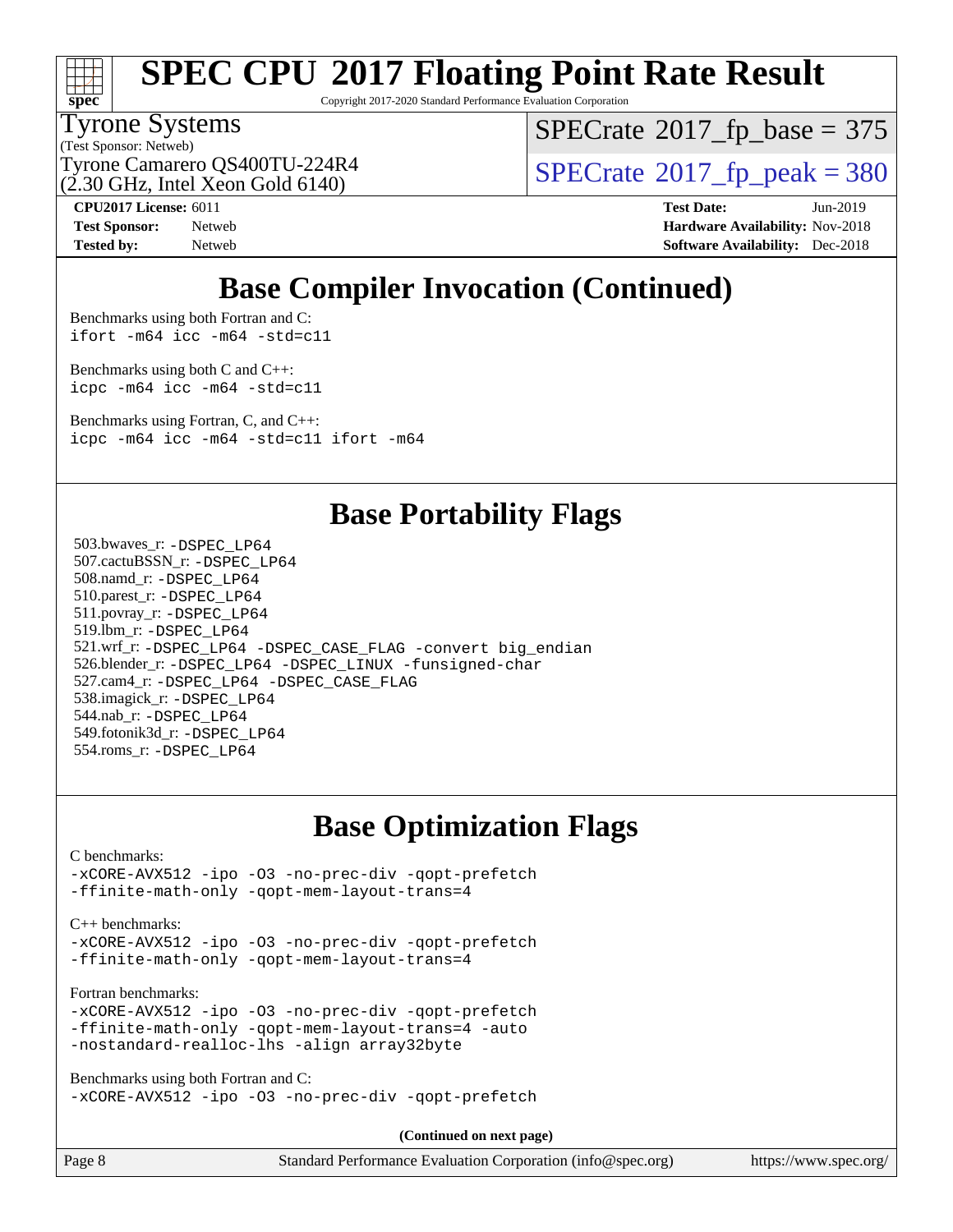

Copyright 2017-2020 Standard Performance Evaluation Corporation

#### Tyrone Systems

(Test Sponsor: Netweb)

 $SPECTate$ <sup>®</sup>[2017\\_fp\\_base =](http://www.spec.org/auto/cpu2017/Docs/result-fields.html#SPECrate2017fpbase) 375

(2.30 GHz, Intel Xeon Gold 6140)

Tyrone Camarero QS400TU-224R4  $\vert$  [SPECrate](http://www.spec.org/auto/cpu2017/Docs/result-fields.html#SPECrate2017fppeak)®[2017\\_fp\\_peak = 3](http://www.spec.org/auto/cpu2017/Docs/result-fields.html#SPECrate2017fppeak)80

**[CPU2017 License:](http://www.spec.org/auto/cpu2017/Docs/result-fields.html#CPU2017License)** 6011 **[Test Date:](http://www.spec.org/auto/cpu2017/Docs/result-fields.html#TestDate)** Jun-2019 **[Test Sponsor:](http://www.spec.org/auto/cpu2017/Docs/result-fields.html#TestSponsor)** Netweb **[Hardware Availability:](http://www.spec.org/auto/cpu2017/Docs/result-fields.html#HardwareAvailability)** Nov-2018 **[Tested by:](http://www.spec.org/auto/cpu2017/Docs/result-fields.html#Testedby)** Netweb **[Software Availability:](http://www.spec.org/auto/cpu2017/Docs/result-fields.html#SoftwareAvailability)** Dec-2018

## **[Base Optimization Flags \(Continued\)](http://www.spec.org/auto/cpu2017/Docs/result-fields.html#BaseOptimizationFlags)**

[Benchmarks using both Fortran and C](http://www.spec.org/auto/cpu2017/Docs/result-fields.html#BenchmarksusingbothFortranandC) (continued): [-ffinite-math-only](http://www.spec.org/cpu2017/results/res2019q3/cpu2017-20190615-15349.flags.html#user_CC_FCbase_f_finite_math_only_cb91587bd2077682c4b38af759c288ed7c732db004271a9512da14a4f8007909a5f1427ecbf1a0fb78ff2a814402c6114ac565ca162485bbcae155b5e4258871) [-qopt-mem-layout-trans=4](http://www.spec.org/cpu2017/results/res2019q3/cpu2017-20190615-15349.flags.html#user_CC_FCbase_f-qopt-mem-layout-trans_fa39e755916c150a61361b7846f310bcdf6f04e385ef281cadf3647acec3f0ae266d1a1d22d972a7087a248fd4e6ca390a3634700869573d231a252c784941a8) [-auto](http://www.spec.org/cpu2017/results/res2019q3/cpu2017-20190615-15349.flags.html#user_CC_FCbase_f-auto)

[-nostandard-realloc-lhs](http://www.spec.org/cpu2017/results/res2019q3/cpu2017-20190615-15349.flags.html#user_CC_FCbase_f_2003_std_realloc_82b4557e90729c0f113870c07e44d33d6f5a304b4f63d4c15d2d0f1fab99f5daaed73bdb9275d9ae411527f28b936061aa8b9c8f2d63842963b95c9dd6426b8a) [-align array32byte](http://www.spec.org/cpu2017/results/res2019q3/cpu2017-20190615-15349.flags.html#user_CC_FCbase_align_array32byte_b982fe038af199962ba9a80c053b8342c548c85b40b8e86eb3cc33dee0d7986a4af373ac2d51c3f7cf710a18d62fdce2948f201cd044323541f22fc0fffc51b6)

[Benchmarks using both C and C++](http://www.spec.org/auto/cpu2017/Docs/result-fields.html#BenchmarksusingbothCandCXX):

[-xCORE-AVX512](http://www.spec.org/cpu2017/results/res2019q3/cpu2017-20190615-15349.flags.html#user_CC_CXXbase_f-xCORE-AVX512) [-ipo](http://www.spec.org/cpu2017/results/res2019q3/cpu2017-20190615-15349.flags.html#user_CC_CXXbase_f-ipo) [-O3](http://www.spec.org/cpu2017/results/res2019q3/cpu2017-20190615-15349.flags.html#user_CC_CXXbase_f-O3) [-no-prec-div](http://www.spec.org/cpu2017/results/res2019q3/cpu2017-20190615-15349.flags.html#user_CC_CXXbase_f-no-prec-div) [-qopt-prefetch](http://www.spec.org/cpu2017/results/res2019q3/cpu2017-20190615-15349.flags.html#user_CC_CXXbase_f-qopt-prefetch) [-ffinite-math-only](http://www.spec.org/cpu2017/results/res2019q3/cpu2017-20190615-15349.flags.html#user_CC_CXXbase_f_finite_math_only_cb91587bd2077682c4b38af759c288ed7c732db004271a9512da14a4f8007909a5f1427ecbf1a0fb78ff2a814402c6114ac565ca162485bbcae155b5e4258871) [-qopt-mem-layout-trans=4](http://www.spec.org/cpu2017/results/res2019q3/cpu2017-20190615-15349.flags.html#user_CC_CXXbase_f-qopt-mem-layout-trans_fa39e755916c150a61361b7846f310bcdf6f04e385ef281cadf3647acec3f0ae266d1a1d22d972a7087a248fd4e6ca390a3634700869573d231a252c784941a8)

[Benchmarks using Fortran, C, and C++:](http://www.spec.org/auto/cpu2017/Docs/result-fields.html#BenchmarksusingFortranCandCXX)

[-xCORE-AVX512](http://www.spec.org/cpu2017/results/res2019q3/cpu2017-20190615-15349.flags.html#user_CC_CXX_FCbase_f-xCORE-AVX512) [-ipo](http://www.spec.org/cpu2017/results/res2019q3/cpu2017-20190615-15349.flags.html#user_CC_CXX_FCbase_f-ipo) [-O3](http://www.spec.org/cpu2017/results/res2019q3/cpu2017-20190615-15349.flags.html#user_CC_CXX_FCbase_f-O3) [-no-prec-div](http://www.spec.org/cpu2017/results/res2019q3/cpu2017-20190615-15349.flags.html#user_CC_CXX_FCbase_f-no-prec-div) [-qopt-prefetch](http://www.spec.org/cpu2017/results/res2019q3/cpu2017-20190615-15349.flags.html#user_CC_CXX_FCbase_f-qopt-prefetch) [-ffinite-math-only](http://www.spec.org/cpu2017/results/res2019q3/cpu2017-20190615-15349.flags.html#user_CC_CXX_FCbase_f_finite_math_only_cb91587bd2077682c4b38af759c288ed7c732db004271a9512da14a4f8007909a5f1427ecbf1a0fb78ff2a814402c6114ac565ca162485bbcae155b5e4258871) [-qopt-mem-layout-trans=4](http://www.spec.org/cpu2017/results/res2019q3/cpu2017-20190615-15349.flags.html#user_CC_CXX_FCbase_f-qopt-mem-layout-trans_fa39e755916c150a61361b7846f310bcdf6f04e385ef281cadf3647acec3f0ae266d1a1d22d972a7087a248fd4e6ca390a3634700869573d231a252c784941a8) [-auto](http://www.spec.org/cpu2017/results/res2019q3/cpu2017-20190615-15349.flags.html#user_CC_CXX_FCbase_f-auto) [-nostandard-realloc-lhs](http://www.spec.org/cpu2017/results/res2019q3/cpu2017-20190615-15349.flags.html#user_CC_CXX_FCbase_f_2003_std_realloc_82b4557e90729c0f113870c07e44d33d6f5a304b4f63d4c15d2d0f1fab99f5daaed73bdb9275d9ae411527f28b936061aa8b9c8f2d63842963b95c9dd6426b8a) [-align array32byte](http://www.spec.org/cpu2017/results/res2019q3/cpu2017-20190615-15349.flags.html#user_CC_CXX_FCbase_align_array32byte_b982fe038af199962ba9a80c053b8342c548c85b40b8e86eb3cc33dee0d7986a4af373ac2d51c3f7cf710a18d62fdce2948f201cd044323541f22fc0fffc51b6)

## **[Peak Compiler Invocation](http://www.spec.org/auto/cpu2017/Docs/result-fields.html#PeakCompilerInvocation)**

[C benchmarks](http://www.spec.org/auto/cpu2017/Docs/result-fields.html#Cbenchmarks): [icc -m64 -std=c11](http://www.spec.org/cpu2017/results/res2019q3/cpu2017-20190615-15349.flags.html#user_CCpeak_intel_icc_64bit_c11_33ee0cdaae7deeeab2a9725423ba97205ce30f63b9926c2519791662299b76a0318f32ddfffdc46587804de3178b4f9328c46fa7c2b0cd779d7a61945c91cd35)

[C++ benchmarks:](http://www.spec.org/auto/cpu2017/Docs/result-fields.html#CXXbenchmarks) [icpc -m64](http://www.spec.org/cpu2017/results/res2019q3/cpu2017-20190615-15349.flags.html#user_CXXpeak_intel_icpc_64bit_4ecb2543ae3f1412ef961e0650ca070fec7b7afdcd6ed48761b84423119d1bf6bdf5cad15b44d48e7256388bc77273b966e5eb805aefd121eb22e9299b2ec9d9)

[Fortran benchmarks](http://www.spec.org/auto/cpu2017/Docs/result-fields.html#Fortranbenchmarks): [ifort -m64](http://www.spec.org/cpu2017/results/res2019q3/cpu2017-20190615-15349.flags.html#user_FCpeak_intel_ifort_64bit_24f2bb282fbaeffd6157abe4f878425411749daecae9a33200eee2bee2fe76f3b89351d69a8130dd5949958ce389cf37ff59a95e7a40d588e8d3a57e0c3fd751)

[Benchmarks using both Fortran and C](http://www.spec.org/auto/cpu2017/Docs/result-fields.html#BenchmarksusingbothFortranandC): [ifort -m64](http://www.spec.org/cpu2017/results/res2019q3/cpu2017-20190615-15349.flags.html#user_CC_FCpeak_intel_ifort_64bit_24f2bb282fbaeffd6157abe4f878425411749daecae9a33200eee2bee2fe76f3b89351d69a8130dd5949958ce389cf37ff59a95e7a40d588e8d3a57e0c3fd751) [icc -m64 -std=c11](http://www.spec.org/cpu2017/results/res2019q3/cpu2017-20190615-15349.flags.html#user_CC_FCpeak_intel_icc_64bit_c11_33ee0cdaae7deeeab2a9725423ba97205ce30f63b9926c2519791662299b76a0318f32ddfffdc46587804de3178b4f9328c46fa7c2b0cd779d7a61945c91cd35)

[Benchmarks using both C and C++](http://www.spec.org/auto/cpu2017/Docs/result-fields.html#BenchmarksusingbothCandCXX): [icpc -m64](http://www.spec.org/cpu2017/results/res2019q3/cpu2017-20190615-15349.flags.html#user_CC_CXXpeak_intel_icpc_64bit_4ecb2543ae3f1412ef961e0650ca070fec7b7afdcd6ed48761b84423119d1bf6bdf5cad15b44d48e7256388bc77273b966e5eb805aefd121eb22e9299b2ec9d9) [icc -m64 -std=c11](http://www.spec.org/cpu2017/results/res2019q3/cpu2017-20190615-15349.flags.html#user_CC_CXXpeak_intel_icc_64bit_c11_33ee0cdaae7deeeab2a9725423ba97205ce30f63b9926c2519791662299b76a0318f32ddfffdc46587804de3178b4f9328c46fa7c2b0cd779d7a61945c91cd35)

[Benchmarks using Fortran, C, and C++:](http://www.spec.org/auto/cpu2017/Docs/result-fields.html#BenchmarksusingFortranCandCXX) [icpc -m64](http://www.spec.org/cpu2017/results/res2019q3/cpu2017-20190615-15349.flags.html#user_CC_CXX_FCpeak_intel_icpc_64bit_4ecb2543ae3f1412ef961e0650ca070fec7b7afdcd6ed48761b84423119d1bf6bdf5cad15b44d48e7256388bc77273b966e5eb805aefd121eb22e9299b2ec9d9) [icc -m64 -std=c11](http://www.spec.org/cpu2017/results/res2019q3/cpu2017-20190615-15349.flags.html#user_CC_CXX_FCpeak_intel_icc_64bit_c11_33ee0cdaae7deeeab2a9725423ba97205ce30f63b9926c2519791662299b76a0318f32ddfffdc46587804de3178b4f9328c46fa7c2b0cd779d7a61945c91cd35) [ifort -m64](http://www.spec.org/cpu2017/results/res2019q3/cpu2017-20190615-15349.flags.html#user_CC_CXX_FCpeak_intel_ifort_64bit_24f2bb282fbaeffd6157abe4f878425411749daecae9a33200eee2bee2fe76f3b89351d69a8130dd5949958ce389cf37ff59a95e7a40d588e8d3a57e0c3fd751)

## **[Peak Portability Flags](http://www.spec.org/auto/cpu2017/Docs/result-fields.html#PeakPortabilityFlags)**

Same as Base Portability Flags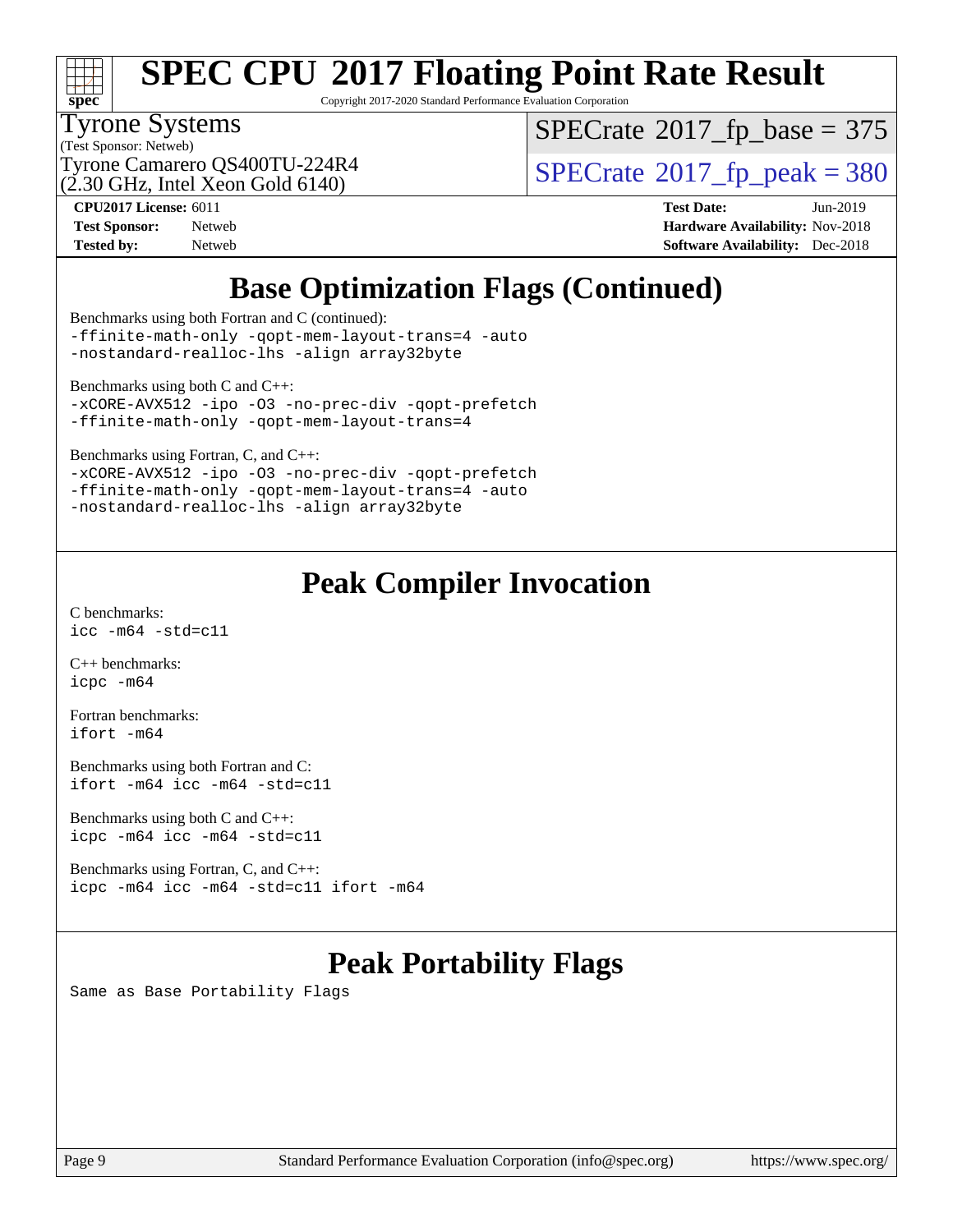

Copyright 2017-2020 Standard Performance Evaluation Corporation

#### Tyrone Systems

(Test Sponsor: Netweb) (2.30 GHz, Intel Xeon Gold 6140)  $SPECTate$ <sup>®</sup>[2017\\_fp\\_base =](http://www.spec.org/auto/cpu2017/Docs/result-fields.html#SPECrate2017fpbase) 375

Tyrone Camarero QS400TU-224R4  $\vert$  [SPECrate](http://www.spec.org/auto/cpu2017/Docs/result-fields.html#SPECrate2017fppeak)®[2017\\_fp\\_peak = 3](http://www.spec.org/auto/cpu2017/Docs/result-fields.html#SPECrate2017fppeak)80

**[CPU2017 License:](http://www.spec.org/auto/cpu2017/Docs/result-fields.html#CPU2017License)** 6011 **[Test Date:](http://www.spec.org/auto/cpu2017/Docs/result-fields.html#TestDate)** Jun-2019

**[Test Sponsor:](http://www.spec.org/auto/cpu2017/Docs/result-fields.html#TestSponsor)** Netweb **[Hardware Availability:](http://www.spec.org/auto/cpu2017/Docs/result-fields.html#HardwareAvailability)** Nov-2018 **[Tested by:](http://www.spec.org/auto/cpu2017/Docs/result-fields.html#Testedby)** Netweb **[Software Availability:](http://www.spec.org/auto/cpu2017/Docs/result-fields.html#SoftwareAvailability)** Dec-2018

### **[Peak Optimization Flags](http://www.spec.org/auto/cpu2017/Docs/result-fields.html#PeakOptimizationFlags)**

```
C benchmarks:
```
 519.lbm\_r: [-prof-gen](http://www.spec.org/cpu2017/results/res2019q3/cpu2017-20190615-15349.flags.html#user_peakPASS1_CFLAGSPASS1_LDFLAGS519_lbm_r_prof_gen_5aa4926d6013ddb2a31985c654b3eb18169fc0c6952a63635c234f711e6e63dd76e94ad52365559451ec499a2cdb89e4dc58ba4c67ef54ca681ffbe1461d6b36)(pass 1) [-prof-use](http://www.spec.org/cpu2017/results/res2019q3/cpu2017-20190615-15349.flags.html#user_peakPASS2_CFLAGSPASS2_LDFLAGS519_lbm_r_prof_use_1a21ceae95f36a2b53c25747139a6c16ca95bd9def2a207b4f0849963b97e94f5260e30a0c64f4bb623698870e679ca08317ef8150905d41bd88c6f78df73f19)(pass 2) [-ipo](http://www.spec.org/cpu2017/results/res2019q3/cpu2017-20190615-15349.flags.html#user_peakPASS1_COPTIMIZEPASS2_COPTIMIZE519_lbm_r_f-ipo) [-xCORE-AVX512](http://www.spec.org/cpu2017/results/res2019q3/cpu2017-20190615-15349.flags.html#user_peakPASS2_COPTIMIZE519_lbm_r_f-xCORE-AVX512) [-O3](http://www.spec.org/cpu2017/results/res2019q3/cpu2017-20190615-15349.flags.html#user_peakPASS1_COPTIMIZEPASS2_COPTIMIZE519_lbm_r_f-O3) [-no-prec-div](http://www.spec.org/cpu2017/results/res2019q3/cpu2017-20190615-15349.flags.html#user_peakPASS1_COPTIMIZEPASS2_COPTIMIZE519_lbm_r_f-no-prec-div) [-qopt-prefetch](http://www.spec.org/cpu2017/results/res2019q3/cpu2017-20190615-15349.flags.html#user_peakPASS1_COPTIMIZEPASS2_COPTIMIZE519_lbm_r_f-qopt-prefetch) [-ffinite-math-only](http://www.spec.org/cpu2017/results/res2019q3/cpu2017-20190615-15349.flags.html#user_peakPASS1_COPTIMIZEPASS2_COPTIMIZE519_lbm_r_f_finite_math_only_cb91587bd2077682c4b38af759c288ed7c732db004271a9512da14a4f8007909a5f1427ecbf1a0fb78ff2a814402c6114ac565ca162485bbcae155b5e4258871) [-qopt-mem-layout-trans=4](http://www.spec.org/cpu2017/results/res2019q3/cpu2017-20190615-15349.flags.html#user_peakPASS1_COPTIMIZEPASS2_COPTIMIZE519_lbm_r_f-qopt-mem-layout-trans_fa39e755916c150a61361b7846f310bcdf6f04e385ef281cadf3647acec3f0ae266d1a1d22d972a7087a248fd4e6ca390a3634700869573d231a252c784941a8) 538.imagick\_r: [-xCORE-AVX512](http://www.spec.org/cpu2017/results/res2019q3/cpu2017-20190615-15349.flags.html#user_peakCOPTIMIZE538_imagick_r_f-xCORE-AVX512) [-ipo](http://www.spec.org/cpu2017/results/res2019q3/cpu2017-20190615-15349.flags.html#user_peakCOPTIMIZE538_imagick_r_f-ipo) [-O3](http://www.spec.org/cpu2017/results/res2019q3/cpu2017-20190615-15349.flags.html#user_peakCOPTIMIZE538_imagick_r_f-O3) [-no-prec-div](http://www.spec.org/cpu2017/results/res2019q3/cpu2017-20190615-15349.flags.html#user_peakCOPTIMIZE538_imagick_r_f-no-prec-div) [-qopt-prefetch](http://www.spec.org/cpu2017/results/res2019q3/cpu2017-20190615-15349.flags.html#user_peakCOPTIMIZE538_imagick_r_f-qopt-prefetch) [-ffinite-math-only](http://www.spec.org/cpu2017/results/res2019q3/cpu2017-20190615-15349.flags.html#user_peakCOPTIMIZE538_imagick_r_f_finite_math_only_cb91587bd2077682c4b38af759c288ed7c732db004271a9512da14a4f8007909a5f1427ecbf1a0fb78ff2a814402c6114ac565ca162485bbcae155b5e4258871) [-qopt-mem-layout-trans=4](http://www.spec.org/cpu2017/results/res2019q3/cpu2017-20190615-15349.flags.html#user_peakCOPTIMIZE538_imagick_r_f-qopt-mem-layout-trans_fa39e755916c150a61361b7846f310bcdf6f04e385ef281cadf3647acec3f0ae266d1a1d22d972a7087a248fd4e6ca390a3634700869573d231a252c784941a8) 544.nab\_r: Same as 538.imagick\_r [C++ benchmarks:](http://www.spec.org/auto/cpu2017/Docs/result-fields.html#CXXbenchmarks) 508.namd\_r: [-prof-gen](http://www.spec.org/cpu2017/results/res2019q3/cpu2017-20190615-15349.flags.html#user_peakPASS1_CXXFLAGSPASS1_LDFLAGS508_namd_r_prof_gen_5aa4926d6013ddb2a31985c654b3eb18169fc0c6952a63635c234f711e6e63dd76e94ad52365559451ec499a2cdb89e4dc58ba4c67ef54ca681ffbe1461d6b36)(pass 1) [-prof-use](http://www.spec.org/cpu2017/results/res2019q3/cpu2017-20190615-15349.flags.html#user_peakPASS2_CXXFLAGSPASS2_LDFLAGS508_namd_r_prof_use_1a21ceae95f36a2b53c25747139a6c16ca95bd9def2a207b4f0849963b97e94f5260e30a0c64f4bb623698870e679ca08317ef8150905d41bd88c6f78df73f19)(pass 2) [-ipo](http://www.spec.org/cpu2017/results/res2019q3/cpu2017-20190615-15349.flags.html#user_peakPASS1_CXXOPTIMIZEPASS2_CXXOPTIMIZE508_namd_r_f-ipo) [-xCORE-AVX512](http://www.spec.org/cpu2017/results/res2019q3/cpu2017-20190615-15349.flags.html#user_peakPASS2_CXXOPTIMIZE508_namd_r_f-xCORE-AVX512) [-O3](http://www.spec.org/cpu2017/results/res2019q3/cpu2017-20190615-15349.flags.html#user_peakPASS1_CXXOPTIMIZEPASS2_CXXOPTIMIZE508_namd_r_f-O3) [-no-prec-div](http://www.spec.org/cpu2017/results/res2019q3/cpu2017-20190615-15349.flags.html#user_peakPASS1_CXXOPTIMIZEPASS2_CXXOPTIMIZE508_namd_r_f-no-prec-div) [-qopt-prefetch](http://www.spec.org/cpu2017/results/res2019q3/cpu2017-20190615-15349.flags.html#user_peakPASS1_CXXOPTIMIZEPASS2_CXXOPTIMIZE508_namd_r_f-qopt-prefetch) [-ffinite-math-only](http://www.spec.org/cpu2017/results/res2019q3/cpu2017-20190615-15349.flags.html#user_peakPASS1_CXXOPTIMIZEPASS2_CXXOPTIMIZE508_namd_r_f_finite_math_only_cb91587bd2077682c4b38af759c288ed7c732db004271a9512da14a4f8007909a5f1427ecbf1a0fb78ff2a814402c6114ac565ca162485bbcae155b5e4258871) [-qopt-mem-layout-trans=4](http://www.spec.org/cpu2017/results/res2019q3/cpu2017-20190615-15349.flags.html#user_peakPASS1_CXXOPTIMIZEPASS2_CXXOPTIMIZE508_namd_r_f-qopt-mem-layout-trans_fa39e755916c150a61361b7846f310bcdf6f04e385ef281cadf3647acec3f0ae266d1a1d22d972a7087a248fd4e6ca390a3634700869573d231a252c784941a8) 510.parest\_r: [-xCORE-AVX512](http://www.spec.org/cpu2017/results/res2019q3/cpu2017-20190615-15349.flags.html#user_peakCXXOPTIMIZE510_parest_r_f-xCORE-AVX512) [-ipo](http://www.spec.org/cpu2017/results/res2019q3/cpu2017-20190615-15349.flags.html#user_peakCXXOPTIMIZE510_parest_r_f-ipo) [-O3](http://www.spec.org/cpu2017/results/res2019q3/cpu2017-20190615-15349.flags.html#user_peakCXXOPTIMIZE510_parest_r_f-O3) [-no-prec-div](http://www.spec.org/cpu2017/results/res2019q3/cpu2017-20190615-15349.flags.html#user_peakCXXOPTIMIZE510_parest_r_f-no-prec-div) [-qopt-prefetch](http://www.spec.org/cpu2017/results/res2019q3/cpu2017-20190615-15349.flags.html#user_peakCXXOPTIMIZE510_parest_r_f-qopt-prefetch) [-ffinite-math-only](http://www.spec.org/cpu2017/results/res2019q3/cpu2017-20190615-15349.flags.html#user_peakCXXOPTIMIZE510_parest_r_f_finite_math_only_cb91587bd2077682c4b38af759c288ed7c732db004271a9512da14a4f8007909a5f1427ecbf1a0fb78ff2a814402c6114ac565ca162485bbcae155b5e4258871) [-qopt-mem-layout-trans=4](http://www.spec.org/cpu2017/results/res2019q3/cpu2017-20190615-15349.flags.html#user_peakCXXOPTIMIZE510_parest_r_f-qopt-mem-layout-trans_fa39e755916c150a61361b7846f310bcdf6f04e385ef281cadf3647acec3f0ae266d1a1d22d972a7087a248fd4e6ca390a3634700869573d231a252c784941a8) [Fortran benchmarks](http://www.spec.org/auto/cpu2017/Docs/result-fields.html#Fortranbenchmarks): 503.bwaves\_r: [-xCORE-AVX512](http://www.spec.org/cpu2017/results/res2019q3/cpu2017-20190615-15349.flags.html#user_peakFOPTIMIZE503_bwaves_r_f-xCORE-AVX512) [-ipo](http://www.spec.org/cpu2017/results/res2019q3/cpu2017-20190615-15349.flags.html#user_peakFOPTIMIZE503_bwaves_r_f-ipo) [-O3](http://www.spec.org/cpu2017/results/res2019q3/cpu2017-20190615-15349.flags.html#user_peakFOPTIMIZE503_bwaves_r_f-O3) [-no-prec-div](http://www.spec.org/cpu2017/results/res2019q3/cpu2017-20190615-15349.flags.html#user_peakFOPTIMIZE503_bwaves_r_f-no-prec-div) [-qopt-prefetch](http://www.spec.org/cpu2017/results/res2019q3/cpu2017-20190615-15349.flags.html#user_peakFOPTIMIZE503_bwaves_r_f-qopt-prefetch) [-ffinite-math-only](http://www.spec.org/cpu2017/results/res2019q3/cpu2017-20190615-15349.flags.html#user_peakFOPTIMIZE503_bwaves_r_f_finite_math_only_cb91587bd2077682c4b38af759c288ed7c732db004271a9512da14a4f8007909a5f1427ecbf1a0fb78ff2a814402c6114ac565ca162485bbcae155b5e4258871) [-qopt-mem-layout-trans=4](http://www.spec.org/cpu2017/results/res2019q3/cpu2017-20190615-15349.flags.html#user_peakFOPTIMIZE503_bwaves_r_f-qopt-mem-layout-trans_fa39e755916c150a61361b7846f310bcdf6f04e385ef281cadf3647acec3f0ae266d1a1d22d972a7087a248fd4e6ca390a3634700869573d231a252c784941a8) [-auto](http://www.spec.org/cpu2017/results/res2019q3/cpu2017-20190615-15349.flags.html#user_peakFOPTIMIZE503_bwaves_r_f-auto) [-nostandard-realloc-lhs](http://www.spec.org/cpu2017/results/res2019q3/cpu2017-20190615-15349.flags.html#user_peakEXTRA_FOPTIMIZE503_bwaves_r_f_2003_std_realloc_82b4557e90729c0f113870c07e44d33d6f5a304b4f63d4c15d2d0f1fab99f5daaed73bdb9275d9ae411527f28b936061aa8b9c8f2d63842963b95c9dd6426b8a) [-align array32byte](http://www.spec.org/cpu2017/results/res2019q3/cpu2017-20190615-15349.flags.html#user_peakEXTRA_FOPTIMIZE503_bwaves_r_align_array32byte_b982fe038af199962ba9a80c053b8342c548c85b40b8e86eb3cc33dee0d7986a4af373ac2d51c3f7cf710a18d62fdce2948f201cd044323541f22fc0fffc51b6) 549.fotonik3d\_r: Same as 503.bwaves\_r 554.roms\_r: [-prof-gen](http://www.spec.org/cpu2017/results/res2019q3/cpu2017-20190615-15349.flags.html#user_peakPASS1_FFLAGSPASS1_LDFLAGS554_roms_r_prof_gen_5aa4926d6013ddb2a31985c654b3eb18169fc0c6952a63635c234f711e6e63dd76e94ad52365559451ec499a2cdb89e4dc58ba4c67ef54ca681ffbe1461d6b36)(pass 1) [-prof-use](http://www.spec.org/cpu2017/results/res2019q3/cpu2017-20190615-15349.flags.html#user_peakPASS2_FFLAGSPASS2_LDFLAGS554_roms_r_prof_use_1a21ceae95f36a2b53c25747139a6c16ca95bd9def2a207b4f0849963b97e94f5260e30a0c64f4bb623698870e679ca08317ef8150905d41bd88c6f78df73f19)(pass 2) [-ipo](http://www.spec.org/cpu2017/results/res2019q3/cpu2017-20190615-15349.flags.html#user_peakPASS1_FOPTIMIZEPASS2_FOPTIMIZE554_roms_r_f-ipo) [-xCORE-AVX512](http://www.spec.org/cpu2017/results/res2019q3/cpu2017-20190615-15349.flags.html#user_peakPASS2_FOPTIMIZE554_roms_r_f-xCORE-AVX512) [-O3](http://www.spec.org/cpu2017/results/res2019q3/cpu2017-20190615-15349.flags.html#user_peakPASS1_FOPTIMIZEPASS2_FOPTIMIZE554_roms_r_f-O3) [-no-prec-div](http://www.spec.org/cpu2017/results/res2019q3/cpu2017-20190615-15349.flags.html#user_peakPASS1_FOPTIMIZEPASS2_FOPTIMIZE554_roms_r_f-no-prec-div) [-qopt-prefetch](http://www.spec.org/cpu2017/results/res2019q3/cpu2017-20190615-15349.flags.html#user_peakPASS1_FOPTIMIZEPASS2_FOPTIMIZE554_roms_r_f-qopt-prefetch) [-ffinite-math-only](http://www.spec.org/cpu2017/results/res2019q3/cpu2017-20190615-15349.flags.html#user_peakPASS1_FOPTIMIZEPASS2_FOPTIMIZE554_roms_r_f_finite_math_only_cb91587bd2077682c4b38af759c288ed7c732db004271a9512da14a4f8007909a5f1427ecbf1a0fb78ff2a814402c6114ac565ca162485bbcae155b5e4258871) [-qopt-mem-layout-trans=4](http://www.spec.org/cpu2017/results/res2019q3/cpu2017-20190615-15349.flags.html#user_peakPASS1_FOPTIMIZEPASS2_FOPTIMIZE554_roms_r_f-qopt-mem-layout-trans_fa39e755916c150a61361b7846f310bcdf6f04e385ef281cadf3647acec3f0ae266d1a1d22d972a7087a248fd4e6ca390a3634700869573d231a252c784941a8) [-auto](http://www.spec.org/cpu2017/results/res2019q3/cpu2017-20190615-15349.flags.html#user_peakPASS2_FOPTIMIZE554_roms_r_f-auto) [-nostandard-realloc-lhs](http://www.spec.org/cpu2017/results/res2019q3/cpu2017-20190615-15349.flags.html#user_peakEXTRA_FOPTIMIZE554_roms_r_f_2003_std_realloc_82b4557e90729c0f113870c07e44d33d6f5a304b4f63d4c15d2d0f1fab99f5daaed73bdb9275d9ae411527f28b936061aa8b9c8f2d63842963b95c9dd6426b8a) [-align array32byte](http://www.spec.org/cpu2017/results/res2019q3/cpu2017-20190615-15349.flags.html#user_peakEXTRA_FOPTIMIZE554_roms_r_align_array32byte_b982fe038af199962ba9a80c053b8342c548c85b40b8e86eb3cc33dee0d7986a4af373ac2d51c3f7cf710a18d62fdce2948f201cd044323541f22fc0fffc51b6) [Benchmarks using both Fortran and C:](http://www.spec.org/auto/cpu2017/Docs/result-fields.html#BenchmarksusingbothFortranandC) [-prof-gen](http://www.spec.org/cpu2017/results/res2019q3/cpu2017-20190615-15349.flags.html#user_CC_FCpeak_prof_gen_5aa4926d6013ddb2a31985c654b3eb18169fc0c6952a63635c234f711e6e63dd76e94ad52365559451ec499a2cdb89e4dc58ba4c67ef54ca681ffbe1461d6b36)(pass 1) [-prof-use](http://www.spec.org/cpu2017/results/res2019q3/cpu2017-20190615-15349.flags.html#user_CC_FCpeak_prof_use_1a21ceae95f36a2b53c25747139a6c16ca95bd9def2a207b4f0849963b97e94f5260e30a0c64f4bb623698870e679ca08317ef8150905d41bd88c6f78df73f19)(pass 2) [-ipo](http://www.spec.org/cpu2017/results/res2019q3/cpu2017-20190615-15349.flags.html#user_CC_FCpeak_f-ipo) [-xCORE-AVX512](http://www.spec.org/cpu2017/results/res2019q3/cpu2017-20190615-15349.flags.html#user_CC_FCpeak_f-xCORE-AVX512) [-O3](http://www.spec.org/cpu2017/results/res2019q3/cpu2017-20190615-15349.flags.html#user_CC_FCpeak_f-O3) [-no-prec-div](http://www.spec.org/cpu2017/results/res2019q3/cpu2017-20190615-15349.flags.html#user_CC_FCpeak_f-no-prec-div) [-qopt-prefetch](http://www.spec.org/cpu2017/results/res2019q3/cpu2017-20190615-15349.flags.html#user_CC_FCpeak_f-qopt-prefetch) [-ffinite-math-only](http://www.spec.org/cpu2017/results/res2019q3/cpu2017-20190615-15349.flags.html#user_CC_FCpeak_f_finite_math_only_cb91587bd2077682c4b38af759c288ed7c732db004271a9512da14a4f8007909a5f1427ecbf1a0fb78ff2a814402c6114ac565ca162485bbcae155b5e4258871) [-qopt-mem-layout-trans=4](http://www.spec.org/cpu2017/results/res2019q3/cpu2017-20190615-15349.flags.html#user_CC_FCpeak_f-qopt-mem-layout-trans_fa39e755916c150a61361b7846f310bcdf6f04e385ef281cadf3647acec3f0ae266d1a1d22d972a7087a248fd4e6ca390a3634700869573d231a252c784941a8) [-auto](http://www.spec.org/cpu2017/results/res2019q3/cpu2017-20190615-15349.flags.html#user_CC_FCpeak_f-auto) [-nostandard-realloc-lhs](http://www.spec.org/cpu2017/results/res2019q3/cpu2017-20190615-15349.flags.html#user_CC_FCpeak_f_2003_std_realloc_82b4557e90729c0f113870c07e44d33d6f5a304b4f63d4c15d2d0f1fab99f5daaed73bdb9275d9ae411527f28b936061aa8b9c8f2d63842963b95c9dd6426b8a) [-align array32byte](http://www.spec.org/cpu2017/results/res2019q3/cpu2017-20190615-15349.flags.html#user_CC_FCpeak_align_array32byte_b982fe038af199962ba9a80c053b8342c548c85b40b8e86eb3cc33dee0d7986a4af373ac2d51c3f7cf710a18d62fdce2948f201cd044323541f22fc0fffc51b6) [Benchmarks using both C and C++](http://www.spec.org/auto/cpu2017/Docs/result-fields.html#BenchmarksusingbothCandCXX): 511.povray\_r: [-prof-gen](http://www.spec.org/cpu2017/results/res2019q3/cpu2017-20190615-15349.flags.html#user_peakPASS1_CFLAGSPASS1_CXXFLAGSPASS1_LDFLAGS511_povray_r_prof_gen_5aa4926d6013ddb2a31985c654b3eb18169fc0c6952a63635c234f711e6e63dd76e94ad52365559451ec499a2cdb89e4dc58ba4c67ef54ca681ffbe1461d6b36)(pass 1) [-prof-use](http://www.spec.org/cpu2017/results/res2019q3/cpu2017-20190615-15349.flags.html#user_peakPASS2_CFLAGSPASS2_CXXFLAGSPASS2_LDFLAGS511_povray_r_prof_use_1a21ceae95f36a2b53c25747139a6c16ca95bd9def2a207b4f0849963b97e94f5260e30a0c64f4bb623698870e679ca08317ef8150905d41bd88c6f78df73f19)(pass 2) [-ipo](http://www.spec.org/cpu2017/results/res2019q3/cpu2017-20190615-15349.flags.html#user_peakPASS1_COPTIMIZEPASS1_CXXOPTIMIZEPASS2_COPTIMIZEPASS2_CXXOPTIMIZE511_povray_r_f-ipo) [-xCORE-AVX512](http://www.spec.org/cpu2017/results/res2019q3/cpu2017-20190615-15349.flags.html#user_peakPASS2_COPTIMIZEPASS2_CXXOPTIMIZE511_povray_r_f-xCORE-AVX512) [-O3](http://www.spec.org/cpu2017/results/res2019q3/cpu2017-20190615-15349.flags.html#user_peakPASS1_COPTIMIZEPASS1_CXXOPTIMIZEPASS2_COPTIMIZEPASS2_CXXOPTIMIZE511_povray_r_f-O3) [-no-prec-div](http://www.spec.org/cpu2017/results/res2019q3/cpu2017-20190615-15349.flags.html#user_peakPASS1_COPTIMIZEPASS1_CXXOPTIMIZEPASS2_COPTIMIZEPASS2_CXXOPTIMIZE511_povray_r_f-no-prec-div) [-qopt-prefetch](http://www.spec.org/cpu2017/results/res2019q3/cpu2017-20190615-15349.flags.html#user_peakPASS1_COPTIMIZEPASS1_CXXOPTIMIZEPASS2_COPTIMIZEPASS2_CXXOPTIMIZE511_povray_r_f-qopt-prefetch) [-ffinite-math-only](http://www.spec.org/cpu2017/results/res2019q3/cpu2017-20190615-15349.flags.html#user_peakPASS1_COPTIMIZEPASS1_CXXOPTIMIZEPASS2_COPTIMIZEPASS2_CXXOPTIMIZE511_povray_r_f_finite_math_only_cb91587bd2077682c4b38af759c288ed7c732db004271a9512da14a4f8007909a5f1427ecbf1a0fb78ff2a814402c6114ac565ca162485bbcae155b5e4258871) [-qopt-mem-layout-trans=4](http://www.spec.org/cpu2017/results/res2019q3/cpu2017-20190615-15349.flags.html#user_peakPASS1_COPTIMIZEPASS1_CXXOPTIMIZEPASS2_COPTIMIZEPASS2_CXXOPTIMIZE511_povray_r_f-qopt-mem-layout-trans_fa39e755916c150a61361b7846f310bcdf6f04e385ef281cadf3647acec3f0ae266d1a1d22d972a7087a248fd4e6ca390a3634700869573d231a252c784941a8)

**(Continued on next page)**